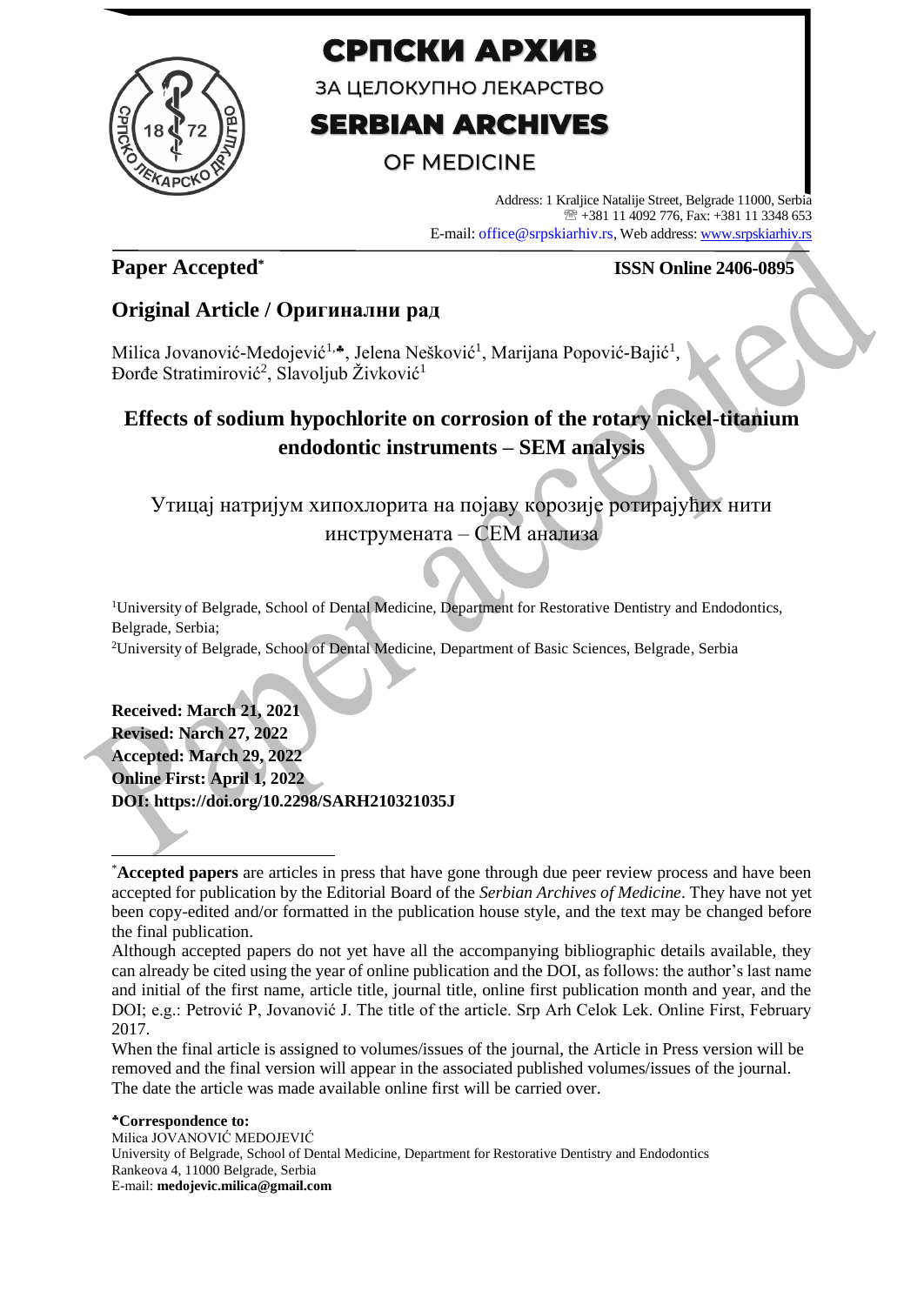### **Effects of sodium hypochlorite on corrosion of the rotary nickel-titanium endodontic instruments – SEM analysis**

### Утицај натријум хипохлорита на појаву корозије ротирајућих нити инструмената – СЕМ анализа

#### **SUMMARY**

**Introduction**/**Objective** of this study is to use SEM analysis to examine surfaces of new and same sets of Ni-Ti instruments after canal preparations, to check their susceptibility to corrosion.

**Methods** In this study, we used five different endodontic Ni-Ti instruments: K3, Mtwo, ProTaper Universal, HyFlex and BioRaCe. Instruments were analyzed before and after preparation of canals of different curvature, using SEM (150-2000X). **Results** Corrosion of the working part was observed in 5.5% of new Ni-Ti instruments of the K3 system (apical and middle segment), in 5.5% of Mtwo instruments (apical third) and in 11.1% of ProTaper Universal systems (apical and middle third). Corrosion was not observed on the new instruments of the HyFlex and BioRaCe kits. After instrumentation, disinfection and sterilization, corrosion was observed in all sets of K3 and ProTaper Universal systems and in all HyFlex instruments of the first group. Corrosion was observed in the HyFlex system in the second group in 16.7% of instruments (apical and middle third) and in the third 83.3% in the apical and 66.7% in the middle segment. In the Mtwo set, corrosion was observed in 16.7% of instruments in the first (apical and middle third), in the second group in 33.3% of instruments in the apical part and 50% in the middle third, while in the third group, corrosion was observed in 16.7% of instruments in the middle third of instruments. **Conclusion** Rotary Ni-Ti instruments K3 and ProTaper Universal are susceptible to corrosion in a very high percentage. Ni-Ti systems with post-heat treatment of the working part (HyFlex) are somewhat more resistant to corrosion, while in Ni-Ti systems with electropolished surface (BioRaCe), corrosion is not observed.

**Keywords:** Corrosion; Ni-Ti file; Scanning electron microscopy (SEM)

#### **САЖЕТАК**

**Увод/Циљ** Циљ истраживања је био да се применом СЕМ-а анализирају површине некоришћених и истих сетова никл-титанијмских (НиТи) ротирајућих инструмената након препарације канала, односно да се провери њихова подложност за појаву корозије.

**Методe** У истраживање је укључено пет различитих сетова машинских ендодонтских НиТи инструмената: К3, Мтwо, Про Тапер Универсал, Хy Флеx и БиоРаЦе. Инструменти су анализирани пре употребе и након препарације канала различите повијености, помоћу СЕМ-а (150- 2000×). Сваки сет инструмената је коришћен за обраду 10 канала у три експерименталне групе (прави, благо и изразито повијени канали). **Резултати** Корозија радног дела уочена је код 5,5% нових НиТи инструмената К3 система (апикални и средњи сегмент), у 5,5% МТwо инструмента (апикална трећина) и у 11,1% ПроТапер Универсал система (апикална и средња трећина). Корозија није уочена на новим инструментима ХyФлеx и БиоРаЦе сетова. Након инструментације, дезинфекције и стерилизације корозија је примећена код свих сетова К3 и ПроТапер Универсал система и код свих ХyФлеx инструмената прве групе. Корозија је уочена код ХyФлеx система у другој групи 16,7% инструмената (апикална и средња трећина) а у трећој 83,3% у апикалном и 66,7% у средњем сегменту. Код Мтwо сета, корозија је уочена у 16,7% инструмената прве (апикална и средња трећина), у другој групи код 33,3% инструмената у апикалном делу и 50% у средњој трећини, док је у трећој групи, корозија примећена у 16 7% инструмената у средњој трећини инструмената. **Закључак** Ротирајући НиТи инструменти К3 и ПроТапер Универсал су подложни корозији у веома високом проценту. НиТи системи са накнадном термичком обрадом радног дела (ХyФлеx) су нешто отпорнији на корозију, док код НиТи система са електрополираном површином (БиоРаЦе), коризија није уочена. **Кључне речи:** Корозија, Ротирајући НиТи инструменти, Скенинг Електронска Микроскопија (СЕМ)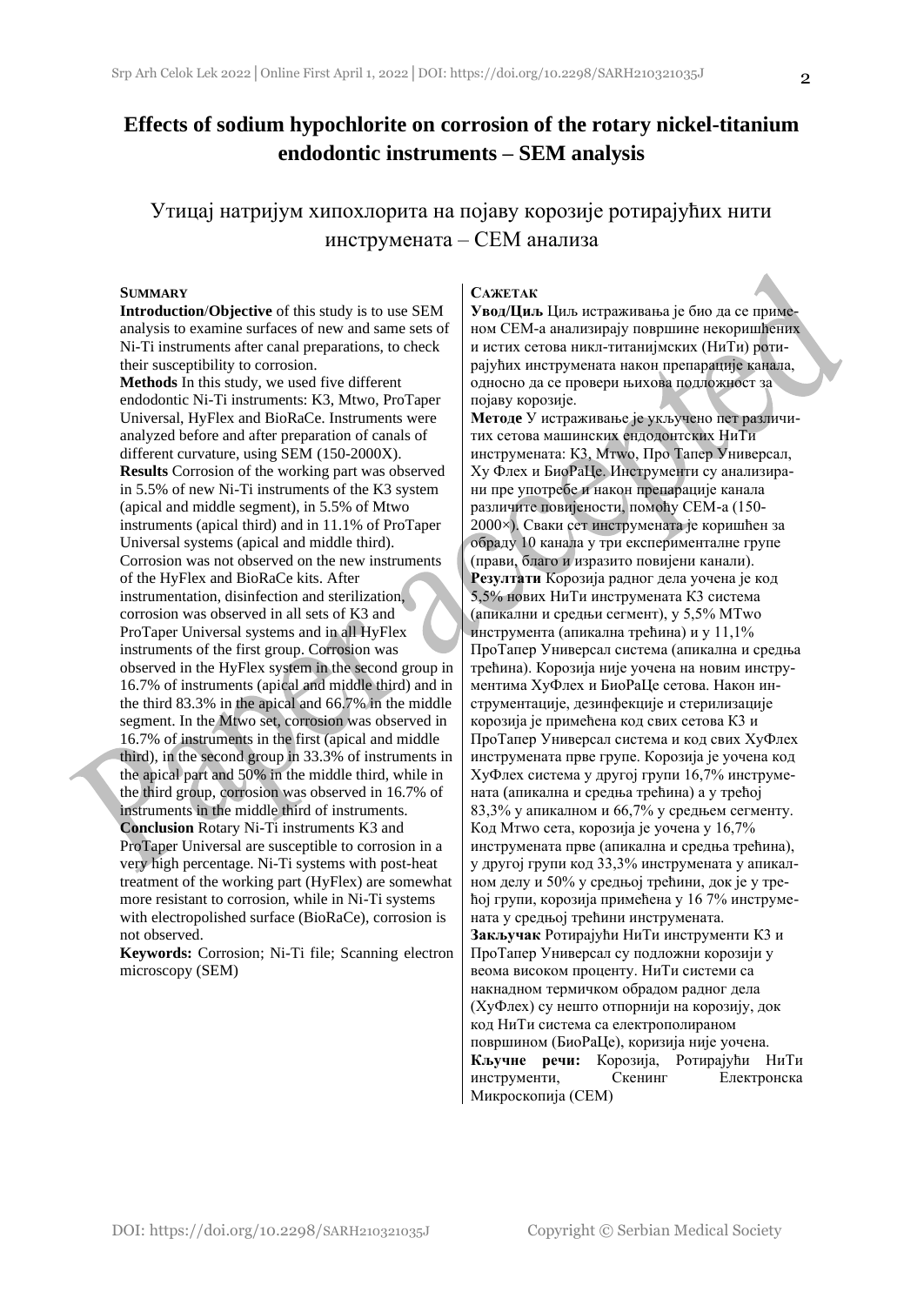During the last decades, machine instrumentation of root canals with the use of rotary Ni-Ti instruments has become a standard clinical procedure and this Ni-Ti instruments, have enabled easier and faster instrumentation with a predictable outcome [1, 2]. The fact is that various factors during mechanical instrumentation of the canal can affect the occurrence of deformations and unexpected fractures of Ni-Ti instruments (anatomomorphological characteristics of the canal, inadequate choice of endodontic instruments and preparation techniques, means and techniques of irrigation, knowledge, expertise and experience), which significantly frustrates many practitioners and limits the use of these instruments in certain clinical indications [3]. One of the factors that can affect the efficiency and safety of their application is the occurrence of corrosion on the working part of NiTi rotary instruments [4].

Analyzing the surface of new, unused Ni-Ti instruments, many studies have shown that on the surface of their working part there are numerous defects (pitting, fretting, metal strips) [5, 6, 7]. The reason for this is the significantly more complex process of making rotating Ni-Ti instruments than the making of steel instruments, which often leads to irregularities on the surface of new Ni-Ti instruments [6, 7]. These changes represent centers with dislocation of the crystal structure that can compromise the cutting efficiency of the instruments and become sites for potential corrosion. Also, these points represent the sites of initiation of defects and may contribute to the degradation of mechanical properties and the appearance of micro or complete fractures during the clinical use of Ni-Ti instruments [8]. The presence of numerous defects on the working part of the instruments as a consequence of the production process often leads to corrosive effects on the used instruments.

Corrosion, as an oxidative reaction, leads to the release of electrons from metals, their movement towards the surface and the formation of molecular hydrogen [4]. It has been confirmed that the occurrence of corrosion can affect the reduced blade efficiency of rotary Ni-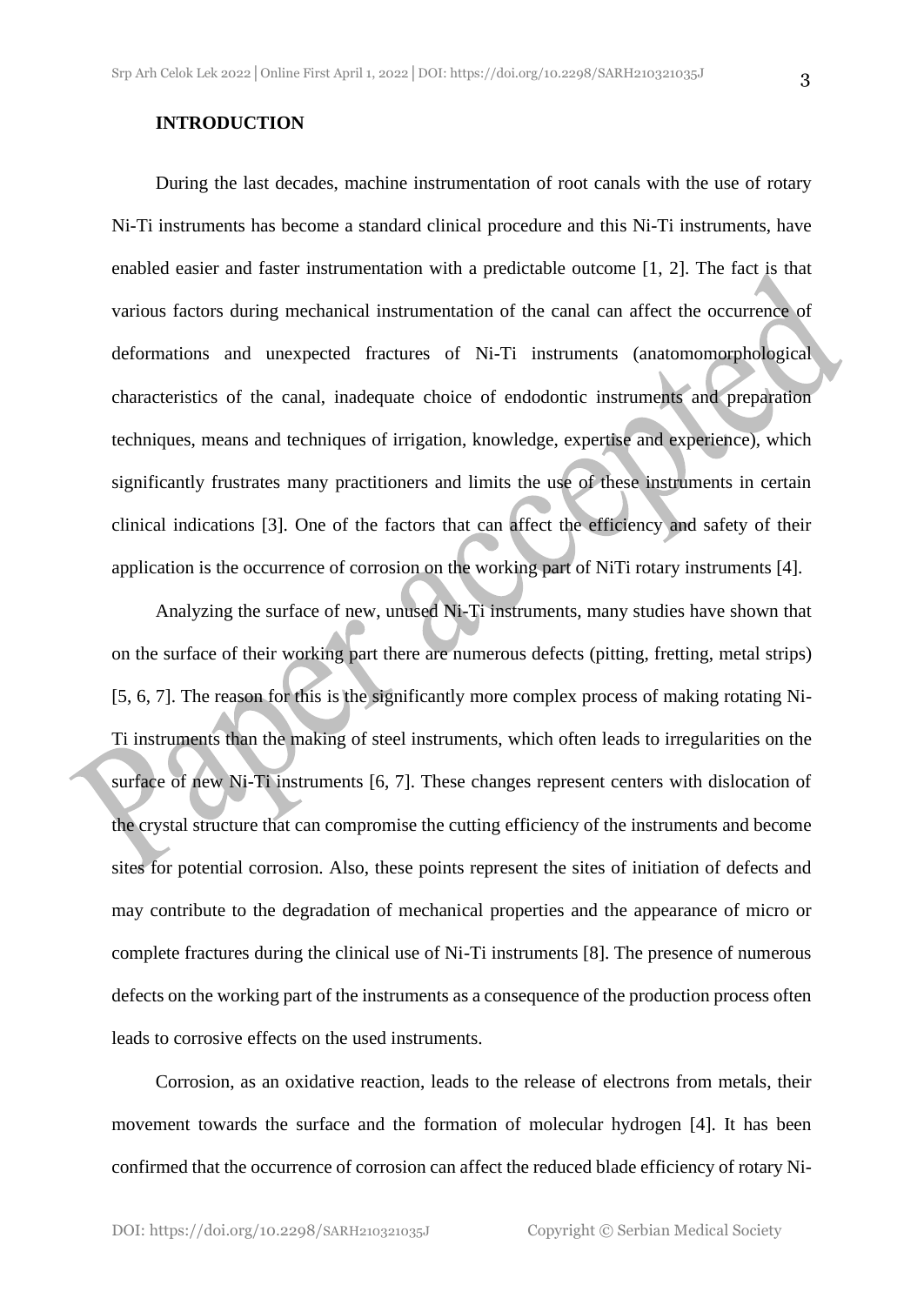Although it has been proven that there are several types of corrosion (uniform, galvanic, cracked, pitted, intergranular, selective corrosion corrosion, corrosion in the form of erosion and grooves, corrosion caused by material stress), pitting corrosion is the type of corrosion most common on Ni-Ti alloy surface [4]. The big problem with this form of corrosion is that the defects are difficult to detect, until the moment of exposure to aggressive ions (mainly chlorides) which further propagate this defect. In the mechanism of this type of corrosion the main role is played by the microstructure of the material and environmental conditions, such as Ph chloride concentration and temperature [4].

The appearance of corrosion on Ni-Ti instruments can be caused by the use of different irrigants during instrumentation, specific conditions of the oral environment (body temperature, saliva with salts and electrolytes, blood) as well as multiple cycles of chemical disinfection and sterilization [9]. The most commonly used irrigant, sodium hypochlorite (NaOCl), is highly corrosive to Ni-Ti alloy, ranging in concentrations from 1.2% to 5.25% [2, 10]. Namely, NaOCl selectively removes nickel from the surface of the instrument, and thus leads to the formation of microcracks, which negatively affect the physical and mechanical properties of rotary Ni-Ti instruments [2].

Although many studies have been conducted in the last two decades regarding the effect of NaOCl on Ni-Ti instruments, using microscopy and electrochemical analysis, quantitative data on corrosion of Ni-Ti rotary instruments are still scarce [2].

The aim of this research was to analyze the surfaces of new (unused) and the same sets of rotary Ni-Ti instruments after the preparation of the canals, ie to check their susceptibility to corrosion.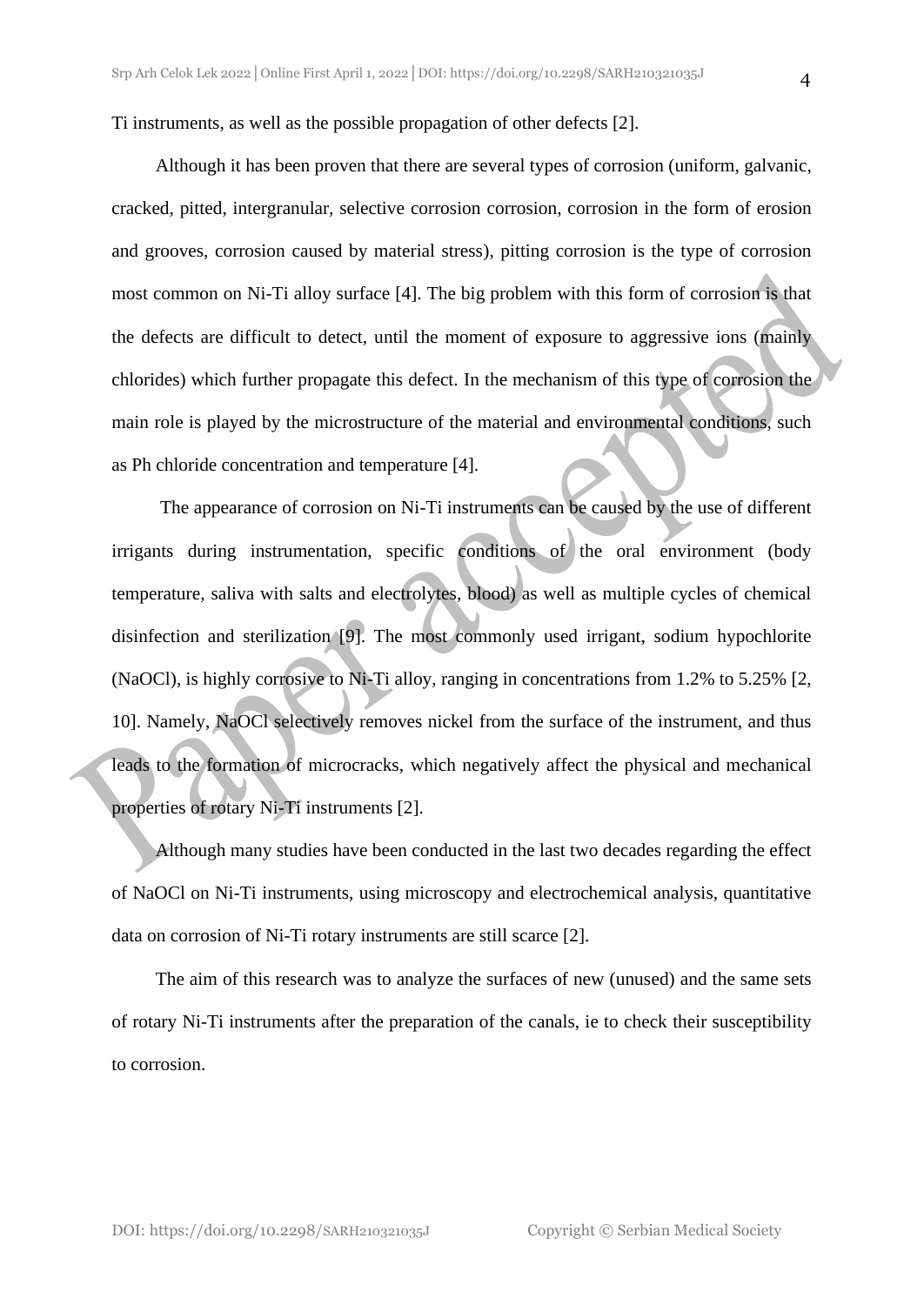#### **METHODS**

The study included five sets of new rotary Ni-Ti instruments of different design: K3 (SybronEndo Co, USA), Mtwo (VDW, Munich, Germany), ProTaperUniversal (Dentsply Maillefer, Switzerland), HyFlex (Coltene Whaledent group, Switzerland) and BioRaCe (FKG DENTAIRE Swiss Dental Products, Switzerland) (Table 1).

The research was performed *in vitro* conditions, on permanent, multi-rooted teeth, extracted for various reasons after obtaining the consent of the Ethics Committee of the School of Dentistry University in Belgrade number 36/6 from 21.01. 2013. After extraction, the teeth were stored for two hours in 4% sodium hypochlorite solution, and until the beginning of the preparation, they were stored in physiological solution with 0.2% thymol. With the help of a high-speed elbow with water spray and a tungsten-carbide cylindrical drill with a rounded tip E 0153/012 (Dentsply / Maillefer, Ballaigues, Switzerland), the existing fillings and cariously changed tissues were removed, and a round drill with an extended handle E0123 / 014 (Dentsply) has done trepanation of the coronary chamber. With the diamond disk, the crown of the tooth was shortened to the level of 2 mm coronally from the enamel-cement border.

The final treatment of the walls of the access cavity and the coronal chamber was completed with a carbide conical drill with a passive tip Endo Z (Dentsply / Maillefer). Probing and assessment of the initial patency of the channel was determined by K-files of ISO 15 size (MicroMega, France) and the working length was determined to be 1 mm shorter than the length obtained by the appearance of the instrument at the top. An X-ray was performed on each canal and then the degree of bending for each canal was determined using an online protractor (*[https://www.ginifab.com/feeds/angle\\_measurement/\)](https://www.ginifab.com/feeds/angle_measurement/).*

The degree of canal curvature was determined by Schneider's radiographic technique [10] and based on that, the teeth were divided into three categories:

a) 50 straight canals - less than 10 °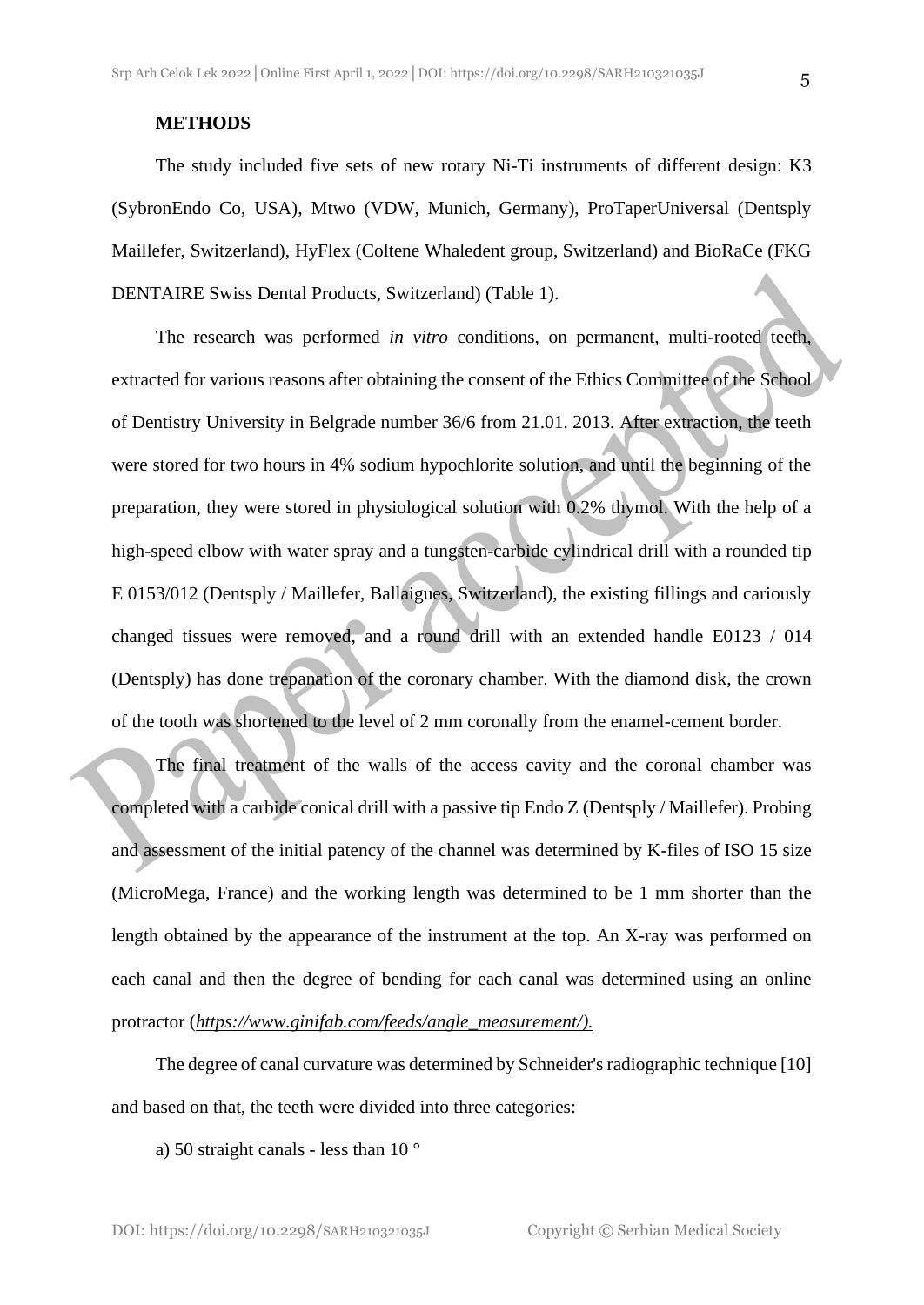b) 50 slightly bent canals - from 10 ° to 25 ° and

c) 50 strongly bent canals - over 25 °.

To mimic *in vivo* conditions, the apex was sealed with pink wax to simulate apical counter-pressure and prevent irrigation from leaking during instrumentation.

In order to achieve uniform experimental conditions, each instrument was used in ten canals or until the moment of its fracture (one set from all five examined threads of the system was applied for processing of 10 canals in each experimental group). The instrumentation of the canal was realized in accordance with the manufacturer's instructions, crown-down technique and application of X-Smart Endodontic Rotary Motor (Dentsply, Sirona, Maillefer, Ballaigues Salzburg, Austria).

As irrigants, after each instrument, in the amount of 5 cm<sup>3</sup>, 2% NaOCl solution (CHLORAXID 2%, Cerkamed, Polska) and then Distilled water (Iva, Serbia) were used. Irrigants were applied using a plastic syringe and an endodontic irrigation needle with a closed tip and side openings (Side-vented needle, SmearClear, SybronEndo). Ethylenediamine tetraacetic acid gel (Glyde-Dentsply, Maillefer, Switzerland) was used as a lubricant during the preparation, applied to the working part of the instruments. During the processing of the canal, each used instrument was carefully inspected with a magnifying glass, in order to detect any change (possible cracks, fractures, unscrewing of twist or other deformations).

The experimental protocol included:

1. SEM analysis, new unused instruments directly from the factory packaging, the apical and middle thirds of the instrument from two different directions were analyzed and three SE images were made for each surface of the instrument

2. preoperative preparation, cleaning in an ultrasonic bath using a mild disinfectant Orocid Multisept plus ("OCC", Switzerland) for 15 minutes

3. Instrumentation according to the proposed protocol with abundant irrigation (2% NaOCl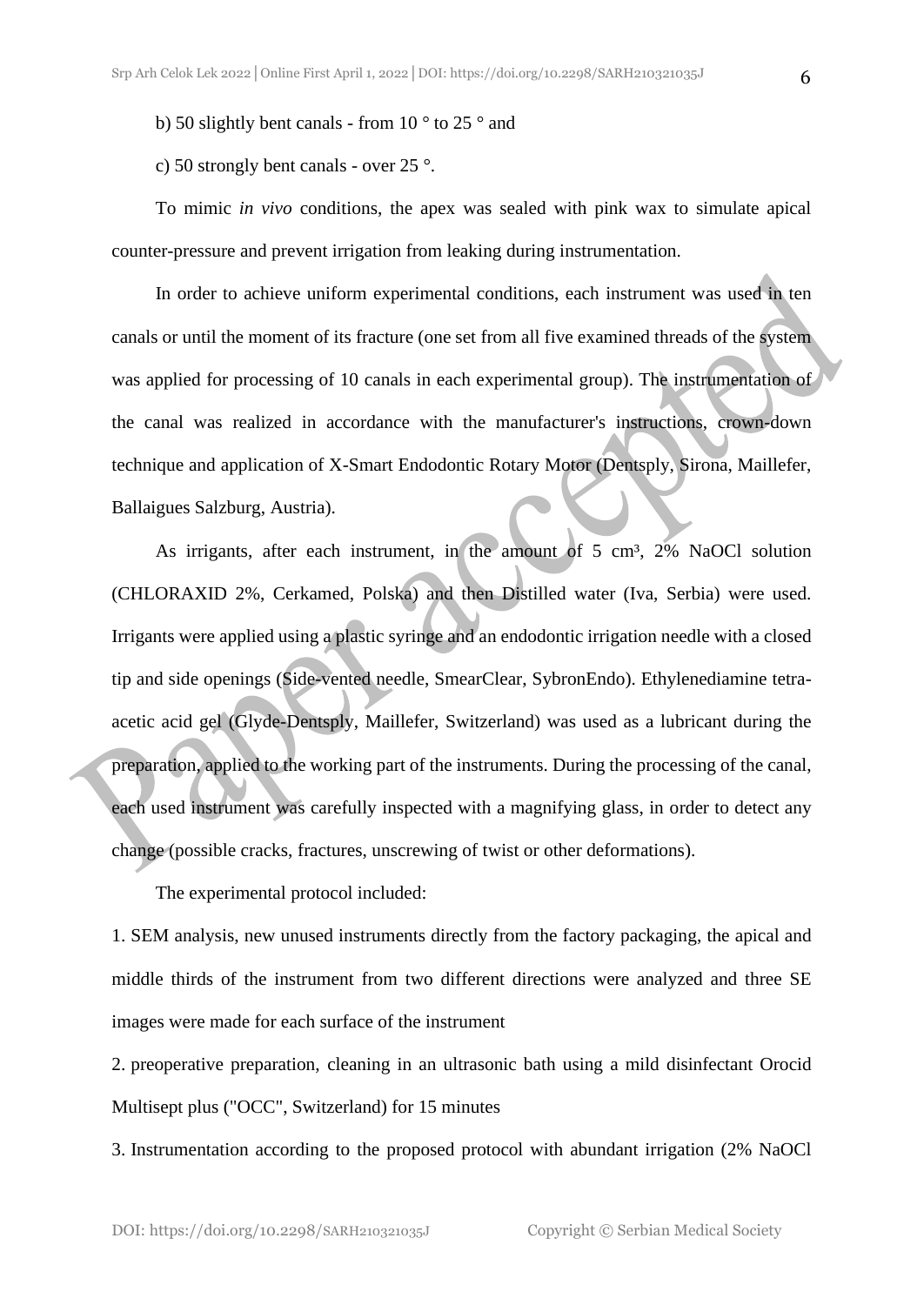solution, Distilled water and EDTA)

4. Cleaning in an ultrasonic bath after use with a mild disinfectant (Orocid Multisept plus) for

15 minutes

- 5. Sterilization of used instruments performed in an autoclave (MELAG VACUKLAV 23B
- +, Berlin, Germany) at 134ºC for five minutes.
- 6. SEM analysis of used instruments

For defect analysis, the following was inspected:

• 540 recordings of new instruments and 700 recordings of instruments after canal

preparation

• Reconciliation of the results of the two researchers was performed by Cohen Kappa analysis

#### **Statistical analysis**

Statistical analysis the obtained data was performed using the Fisher test.

#### **RESULTS**

The results of the SEM analysis are shown in Tables 2 and 3 and Figures 1, 2, 3, 4, 5, and 6.

Corrosion of the working part of new Ni-Ti instruments was not observed in HyFlex and BioRaCe instruments, while in other Ni-Ti systems it was observed in a small percentage (Table 2).

In new Ni-Ti instruments, corrosion was observed in 5.5% of K3 system instruments (apical and middle segment), in 5.5% of Mtwo instruments (apical third) (Figure 1) and in 11.1% of ProTaper Universal system instruments (apical and middle third). Corrosion was not observed on the new sets of HyFlex and BioRaCe instruments (Table 2).

SEM analysis of Ni-Ti instruments after their use, cleaning and sterilization indicated the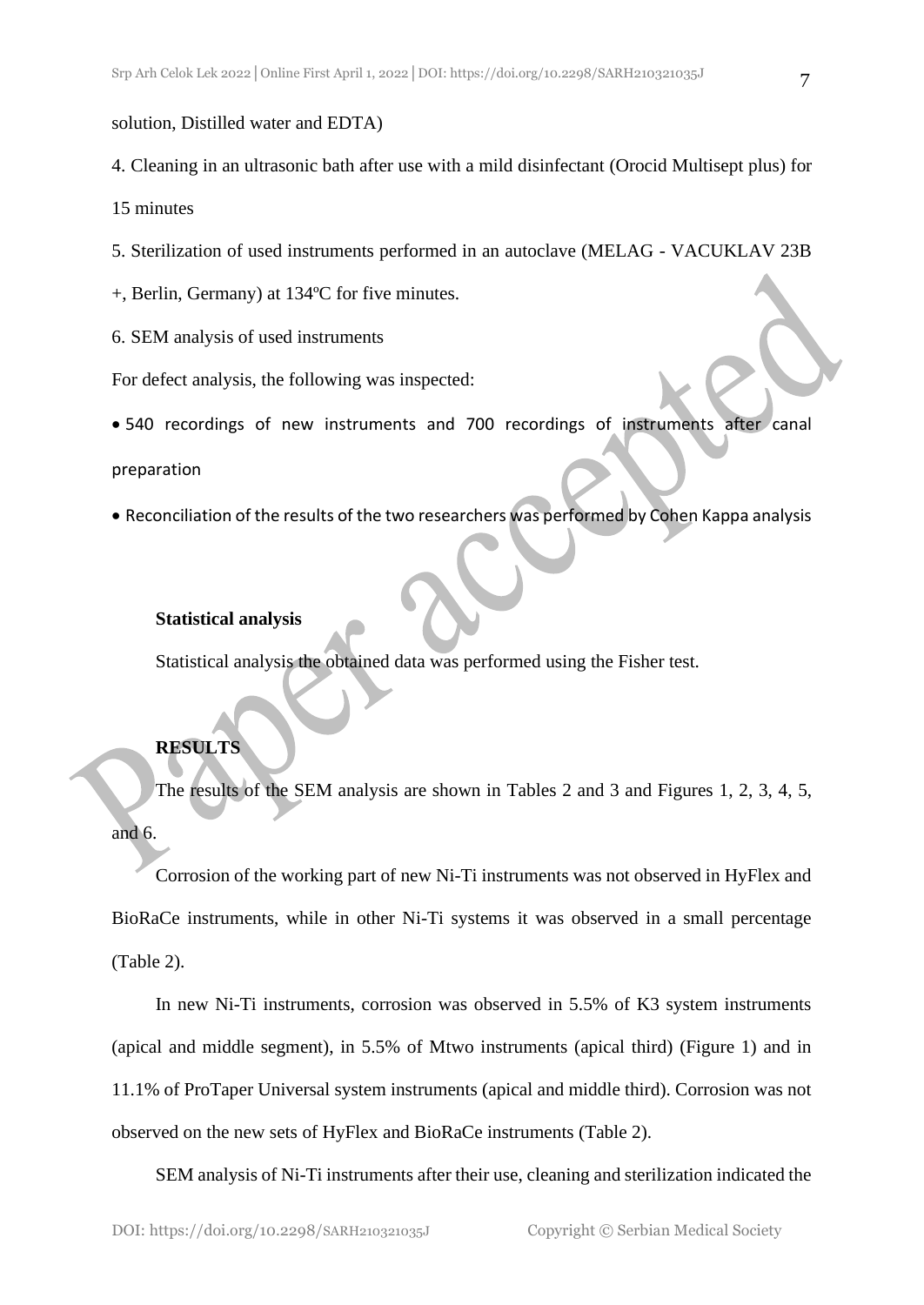occurrence of corrosion in 62.8% of the analyzed instruments. After chemo-mechanical instrumentation, disinfection and sterilization, the presence of corrosion was not registered on the Ni-Ti instruments of the BioRaCe system. The presence of corrosion was observed on all analyzed Ni-Ti instruments (100%) K3 and ProTaper Universal system (apical and middle third), in all three experimental groups (Table 3).

In the first group, corrosion was observed on all instruments K3, ProTaper Universal and HyFlex systems (apical and middle third), and in Mtwo systems on 16.7% of instruments (apical and middle third). Corrosion was not observed in BioRaCe instruments. A statistically significant difference was observed between the K3, ProTaper Universal and HyFlex systems compared to the Mtwo and BioRaCe systems of the first experimental group ( $p \le 0.05$ ) (Table 3, Figure 2).

In the second experimental group, corrosion was observed on all analyzed Ni-Ti instruments K3 (Figure 3) and ProTaper Universal system (apical and middle third), in HyFlex set on 16.7% of instruments (apical and middle third), and in Mtwo set instruments, to 33.3% of instruments in the apical segment and 50.0% in the middle third. No corrosion was observed on BioRaCe instruments. A statistically significant difference was observed between K3 and ProTaper Universal systems compared to Mtwo, HyFlex and BioRaCe system (p < 0.05) (Table 3, Figure 4).

In the third experimental group, corrosion was observed on all analyzed NiTi instruments K3 and ProTaper Universal system (apical and middle third), in 83.3% of HyFlex set instruments in the apical and 66.7% in the middle segment (Figure 5). In the Mtwo set, corrosion was observed only in the middle third in 16. 7% of the instruments. A statistically significant difference in the occurrence of corrosion was observed between K3, ProTaper Universal and HyFlex systems in relation to Mtwo and BioRaCe system ( $p \le 0.05$ ) (Table 3, Figure 6).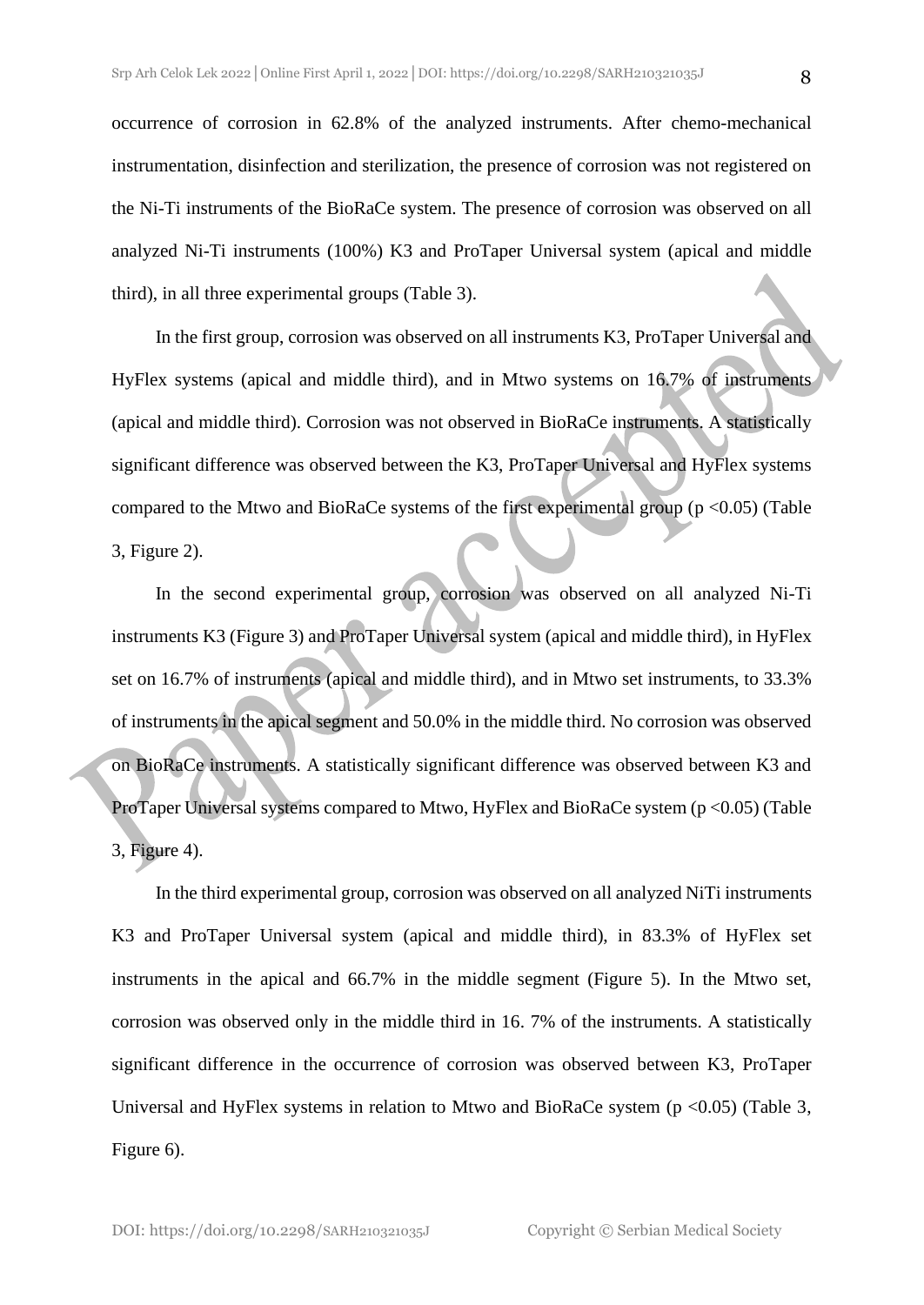#### **DISCUSSION**

The results of this study indicate a low prevalence of corrosion on K3, ProTaper Universal and Mtwo sets, as well as the absence of corrosion on HyFlex and BioRaCe system instruments. This result is in accordance with the statements indicating the biocompatibility and good corrosion resistance of Ni-Ti alloy [2, 11, 12].

Corrosion resistance of Ni-Ti alloy is based on the presence of a passive oxide film of titanium oxide on the surface which prevents the development of uniform corrosion. However, beneath this thin layer of titanium oxide (which also contains small amounts of nickel) is a nickel-rich sublayer that is responsible for corrosion [11]. It is believed that this surface oxide film of titanium oxide increases the stability of the surface layers of the alloy, protects against corrosion and ensures the stability of the material itself [13]. According to the results of research by Stokes and associates who examined the corrosive effect of new, unused Ni-Ti instruments from five different manufacturers, it was confirmed that the occurrence of corrosion on new instruments is influenced by the instrument production process, ie the quality of control of the manufacturing process [14].

The finding of a significantly higher percentage of corrosion of Ni-Ti rotating instruments after instrumentation, disinfection and sterilization is in line with the results of studies confirming that corrosion processes and mechanisms can be activated during chemomechanical treatment of channels and application of various organolytic and mineralolytic substances CHX, citric acid,…) which with their chemical and electrochemical potential can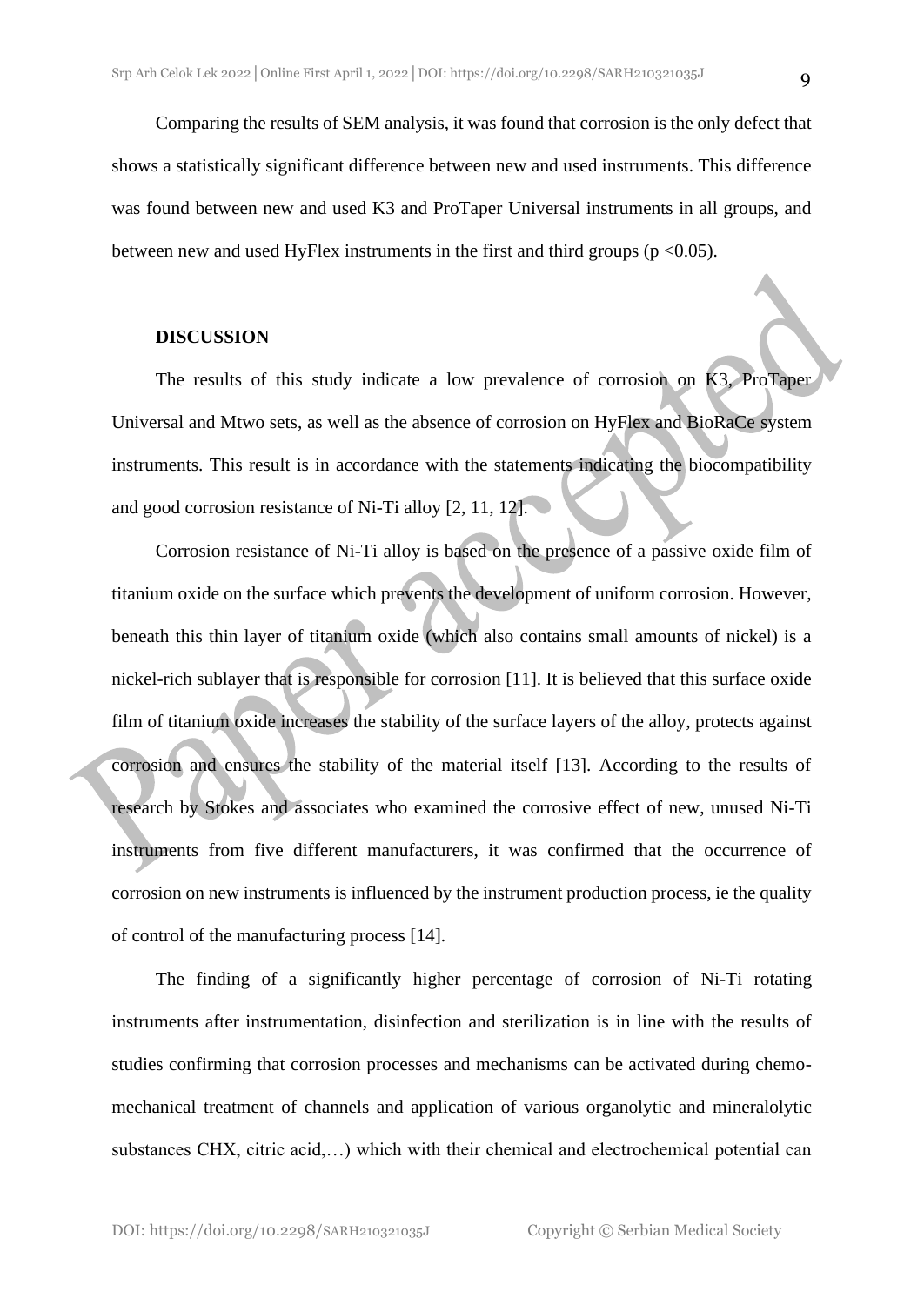act on the surface structure of instruments [15]. It was found that changes in the surface of the working part of Ni-Ti instruments can occur as a result of chemo-mechanical treatment of instruments after instrumentation (cleaning, chemical disinfection or sterilization) [2, 9, 11].

The current results of studies on the impact of sterilization on the occurrence of corrosion are contradictory and there is no clear position on this issue. Multiple sterilization cycles can cause corrosive changes on the surface of Ni-Ti files due to changes in the surface layer of titanium oxide [16, 17]. However, it has also been observed that after sterilization, resistance to cyclic fatigue and torsional stress increases in certain types of Ni-Ti instruments because the sterilization process acts as a form of heat treatment [18]. Manufacturers recommend the mandatory use of gel lubricants during machine instrumentation, either directly on the active part of the Ni-Ti instrument or by application to the pulp chamber [9]. The most commonly used chelating, mineralolytic agent is ethylenediaminetetraacetic acid (EDTA, 15% to 17%), which according to the literature has no effect on the surface structure of Ni-Ti instruments [19, 20]. In the study of Fajad and Mahran, after immersing the instruments in a 17% solution of EDTA, there was no change in their surface structure [19]. According to research by Reinhard et al., EDTA protects and passivates the surface of NiTi instruments by forming complexes with metal ions (at pH values less than 4), thus creating an inhibitory barrier to oxidation and corrosion [20].

Experimental evidence does not support the use of these gels, as they not only do not reduce the friction between the instrument and the dentinal canal, but in some cases even increase it [13]. Aqueous solutions (or even distilled water) are much more useful, as they wash the dentinal detritus from the grooves of the instruments more efficiently [9, 13]. The use of NaOCl solution during instrumentation is standard because in addition to acting on bacteria and dissolving tissue debris, it is also very effective as a lubricant. NaOCl was confirmed to be highly corrosive to Ni-Ti alloy (in the concentration range 1.2% to 5.25%). A lower NaOCl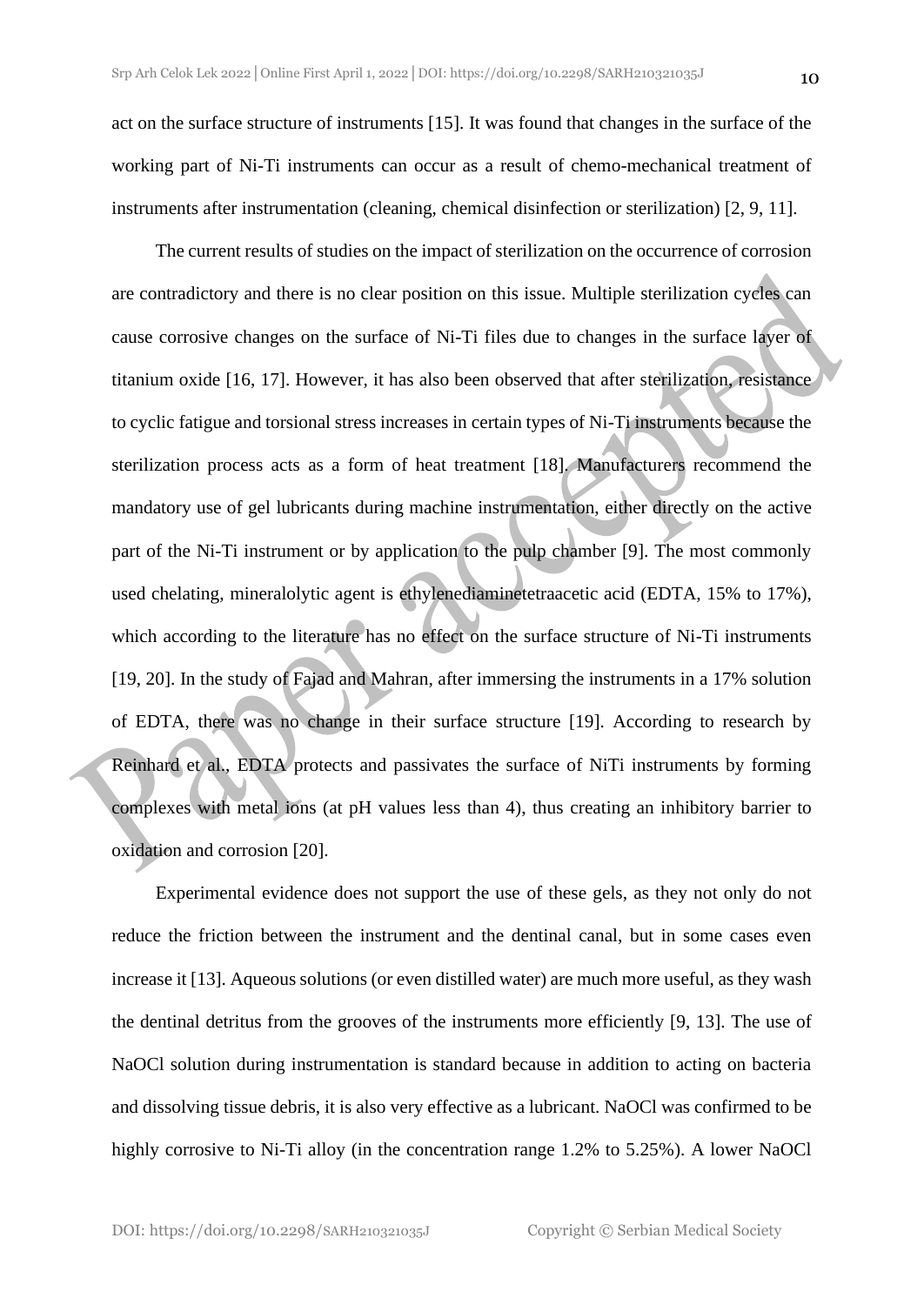concentration (1%) does not lead to corrosion and does not affect torsional and cyclic resistance after a cumulative exposure of 2.5 hours, while a longer exposure of 18 hours indicates clear signs of corrosion [21, 22].

The problem that arises during the disinfection process and the long-term complete immersion of the instruments in the sodium hypochlorite solution, arises due to the metallurgical characteristics of the instruments. The handle of the instrument is usually made of different metal in relation to the working part, so the presence of two metals in the solution can affect the release of ions and the creation of galvanic reactions that can accelerate corrosion [21]. It was confirmed that Ni-Ti alloy corrodes in NaOCl solution with high pH values (pH 12.3) due to galvanization (due to gilding on the handle). It is believed that the corrosion resistance of Ni-Ti alloy can be increased by lowering the pH value of the solution to about 10, because then passive oxides, TiO2 and NiO2 are formed [23].

The occurrence of corrosion on Ni-Ti instruments in this study could be explained by the fact that the application of various chemical procedures before or during instrumentation (disinfection, sterilization and irrigation) can cause corrosion or deepening of existing corrosive defects [22, 23]. Although the surface of rotating Ni-Ti instruments is usually covered with a protective film of titanium oxide, this layer can be easily disturbed and damaged during instrumentation and contact of the instrument with the root canal wall [23, 24, 25].

O'Hoy showed strong corrosion after immersion of instruments in NaOCl solution and Yokoyama pointed to corrosion as the main reason for the occurrence of Ni-Ti instrument fracture due to stress due to cyclic fatigue [22, 26]. Berutti pointed to a significant effect of 5% NaOCl solution (within five minutes) on the appearance of pits and cracks on the surface of NiTi instruments and Peters proved a decrease in resistance to cyclic fatigue of Race and ProFile instruments after their exposure to NaOCl [27, 28]. The reason for such contradictory results is probably a consequence of different methodological procedures (different immersion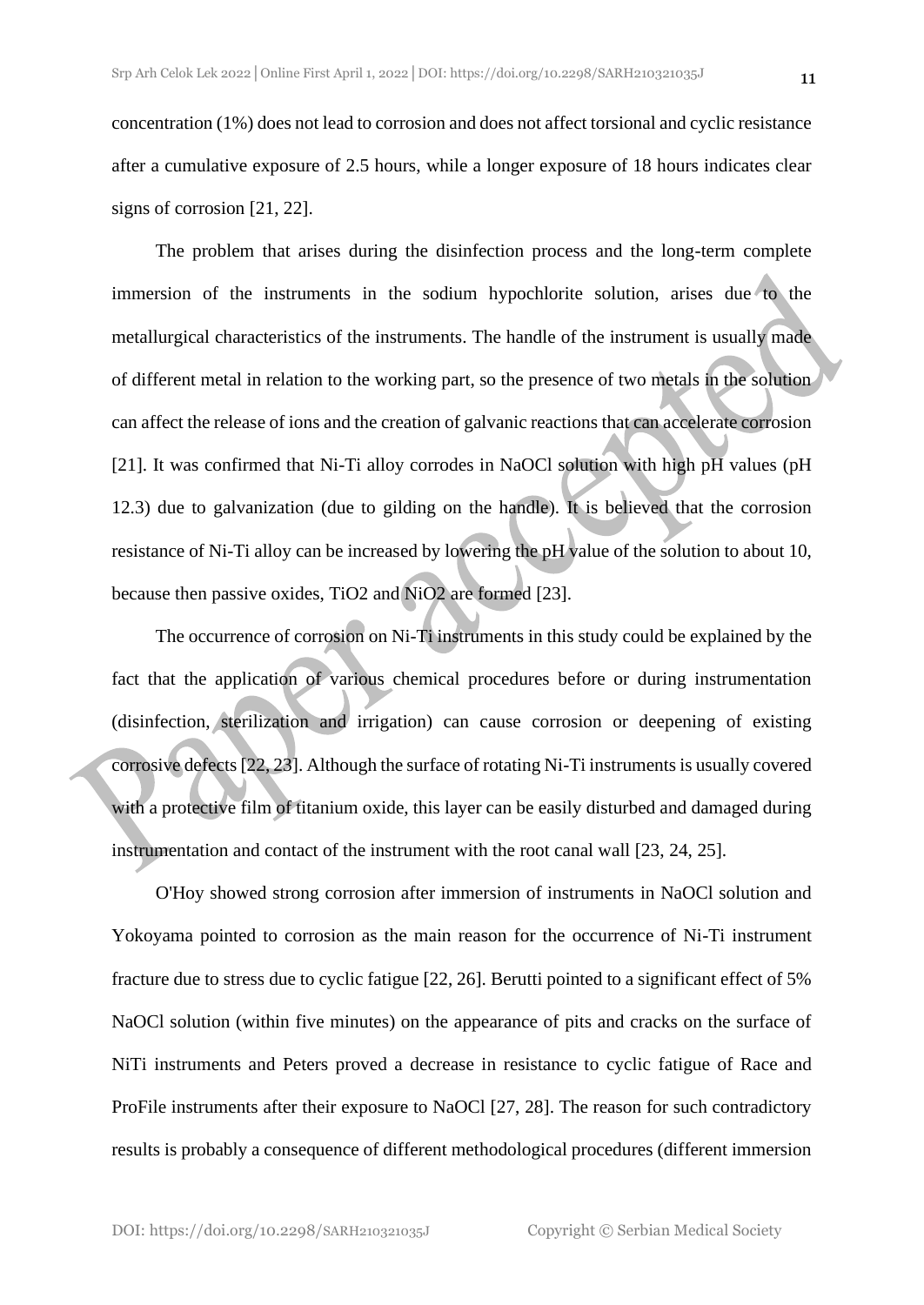times of instruments, different concentration of solution, different exposure during irrigation, cleaning and disinfection) [21–28].

The results of the study by Darabara et al indicated that continuous irrigation with 2.5% NaOCl solution does not lead to corrosion of stainless-steel instruments and Ni-Ti instruments, but that mechanical rather than corrosive factors are responsible for the fracture [29].

The results of studies by Shahi et al indicated the resistance of Mtwo instruments to NaOCl solution. Immersion of Ni-Ti instruments in 2.5% NaOCl solution for 12 to 48 hours did not indicate significant changes in the working part of the instruments, which is in accordance with the findings of this study [30].

The BioRaCe system of Ni-Ti rotating instruments is subjected to an electropolishing procedure during final processing, which reduces the possibility of surface irregularities and increases resistance to corrosion and cyclic fatigue, which is also in accordance with the results of this study [2, 9]. Shahi hypothesized that corrosion occurs due to manufacturing defects on the surface of instruments that amplify the effect of cyclic fatigue and change the fracture mechanism due to cyclic fatigue into a corrosive fracture [30].

Improving corrosion resistance, manufacturers are trying to achieve by additional surface treatment of the working part by electropolishing, heat treatment, implementation, physical deposition or coating of various elements [2, 9].

#### **CONCLUSION**

The results of this study showed that the rotary Ni-Ti instruments of the K3 and Pro aper Universal systems are subject to corrosion in a very high percentage. Ni-Ti heat-treated systems are somewhat more resistant (HyFlex), while corrosion is not observed in instruments with electropolished surface (BioRaCe).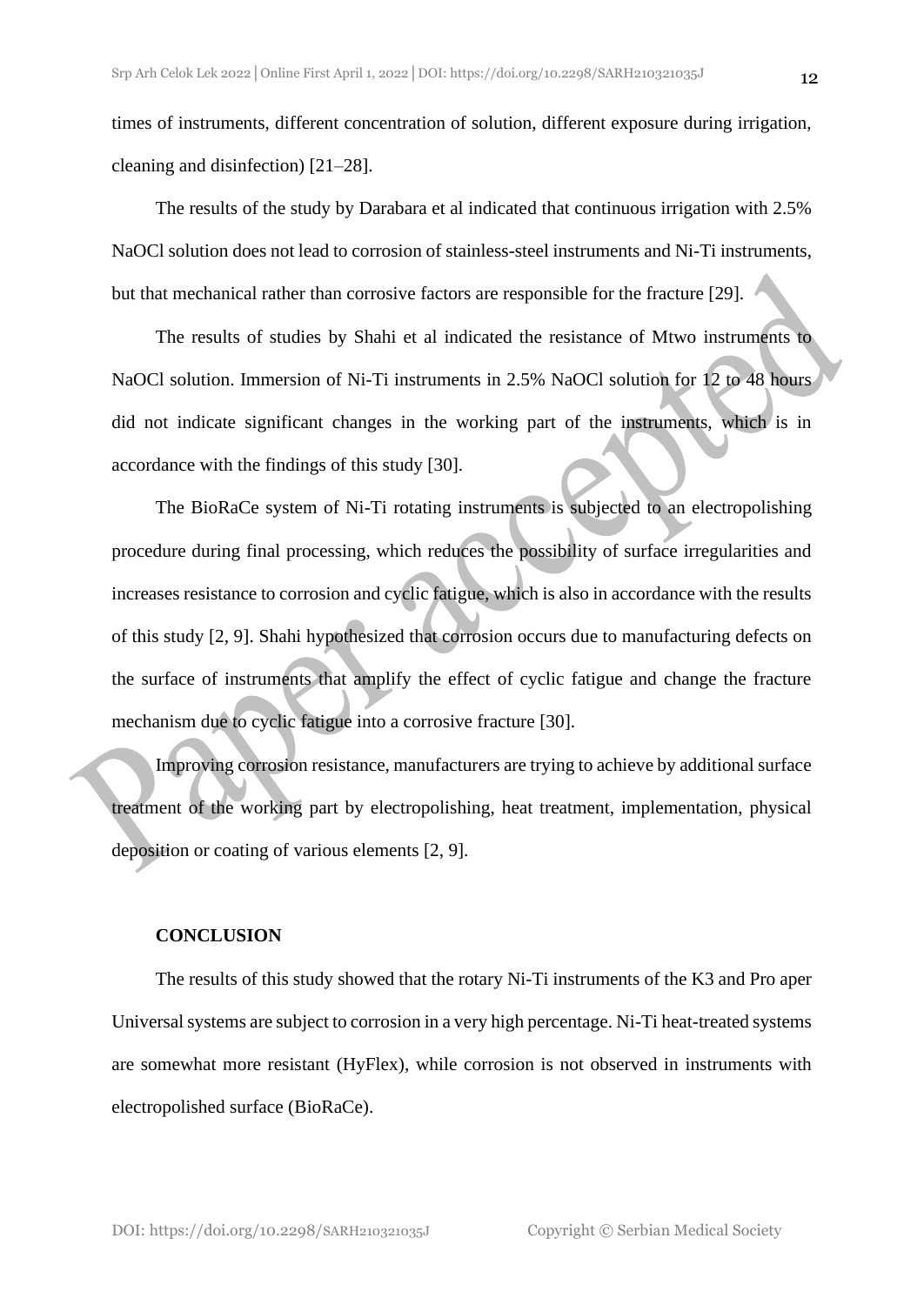### **ACKNOWLEDGEMENT**

The research from this article is part of the doctoral dissertation titled *Analysis of deformation and fragment breakage of rotary nickel-titanium instruments after preparation of different root canal systems*, by Milica Jovanović-Medojević.

**Conflict of interest:** None declared.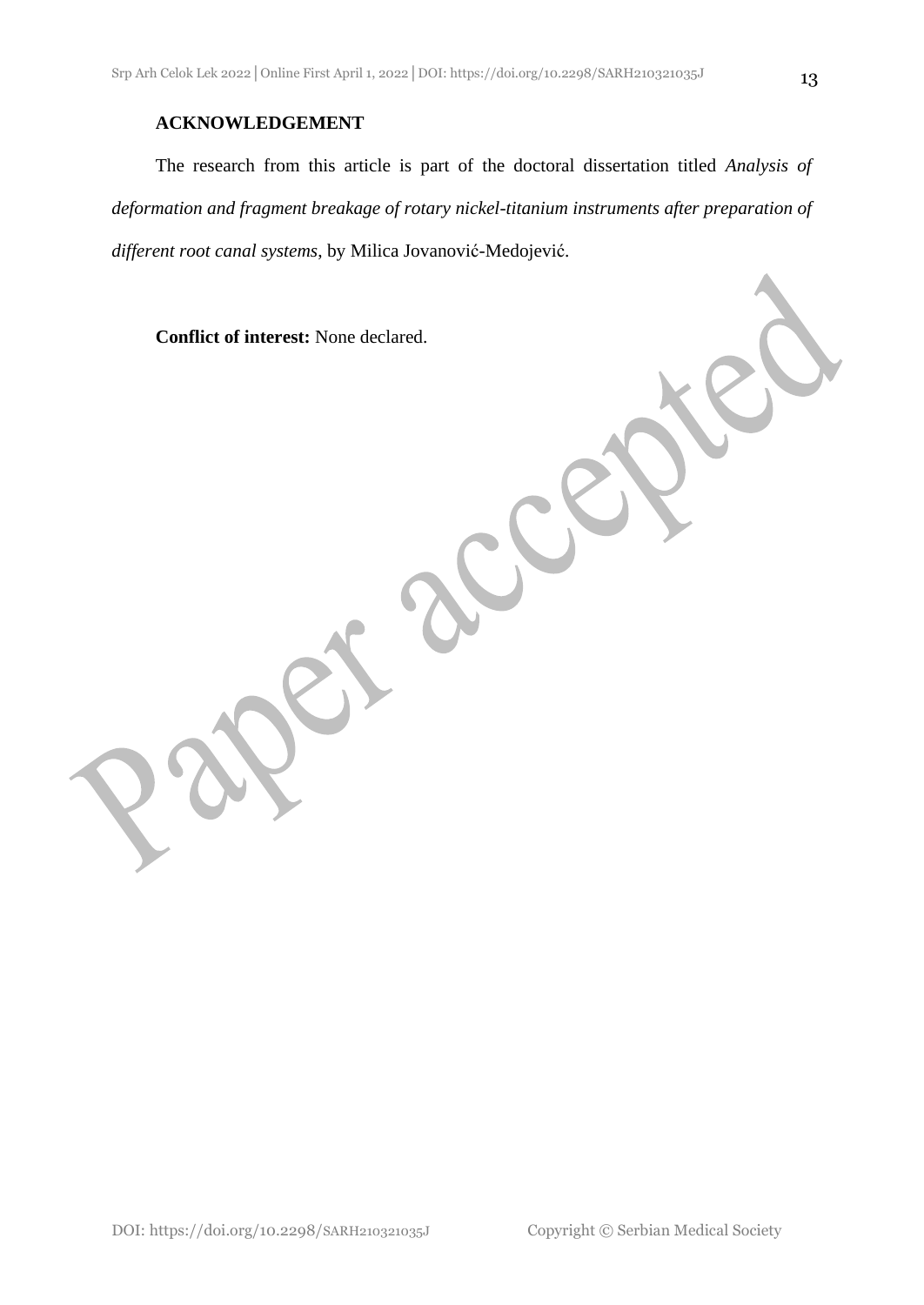#### **REFERENCES**

1. Živković S, Nešković J, Popović-Bajić M, Medojević-Jovanović M. The efficiency of canal cleaning with reciprocating movements instruments-SEM study. Srp Arh Celok Lek. 2020;148(3-4):148-52. https://doi.org/10.2298/SARH190412002Z

2. Lin JHH, Karabucak B, Lee SM. Effect of sodium hypochlorite on conventional and heat-treated nickeltitanium endodontic rotary instruments. An in vitro study. J Dent Sci. 2020 In press. https://doi.org/10.1016/j.jds.2020.08.015

3. de Carvalho KKT, Petean IBF, Silva-Sousa AC, de Camargo RV, Mazzi-Chaves JF, Silva-Sousa YTC, Sousa-Neto MD. Impact of several NiTi-thermally treated instrumentation systems on biomechanical preparation of curved root canals in extracted mandibular molars. Int Endod J. 2022 Jan;55(1):124-136. https://doi.org/10.1111/iej.13649. Epub 2021 Nov 4. PMID: 34687053.

4. Koch G, Varney J, Thompson N, Moghissi O, Gould M, Payer J. International measures of prevention, application, and economics of corrosion technologies study: Technical report. Houston, TX: NACE International. 2016. Available from: http://impact.nace.org/documents/Nace-International-Report.pdf

5. Eggert C, Peters O, Barbakow F. Wear of Nickel-Titanium Lightspeed Instruments Evaluated by Scanning Electron Microscopy. J Endod. 1999;25(7):494-7. https://doi.org/10.1016/S0099-2399(99)80289-1; PMID: 10687515

6. Martins JNR, Silva EJNL, Marques D, Pereira MR, Vieira VTL, Arantes-Oliveira S, Martins RF, Braz Fernandes F, Versiani M. Design, Metallurgical Features, and Mechanical Behaviour of NiTi Endodontic Instruments from Five Different Heat-Treated Rotary Systems. Materials. 2022;15(3):1009. https://doi.org/10.3390/ma15031009

7. Gavini G, Santos MD, Caldeira CL, Machado MEL, Freire LG, Iglecias EF, Peters OA, Candeiro GTM. Nickel-titanium instruments in endodontics: a concise review of the state of the art. Braz Oral Res. 2018;32(suppl.1):e67. https://doi.org/10.1590/1807-3107bor-2018.vol32.0067; PMID: 30365608

8. Thompson SA. An overview of nickel-titanium alloys used in dentistry. Int Endod J. 2000;33(4):297- 310. https://doi.org/10.1046/j.1365-2591.2000.00339.x PMID: 11307203

9. Mohammadi Z, Kinoshita J, Manabe A, Kobayashi M, Shalavi S, Jafarzadeh H. Corrosion of Ni-Ti Rotary Instruments: A Review. J Dent Mater Tech. 2019;8(4):215-20. https://doi: 10.22038/jdmt.2019.14144;

10. Schneider SW. A comparison of canal preparations in straight and curved root canals. Oral Surg Oral Med Oral Pathol. 1971;32(2):271-5. https://doi.org/10.1016/0030-4220(71)90230-1; PMID: 5284110

11. Zanza A, D'Angelo M, Reda R, Gambarini G, Testarelli L, Di Nardo D. An Update on Nickel-Titanium Rotary Instruments in Endodontics: Mechanical Characteristics, Testing and Future Perspective—An Overview. Bioengineering. 2021; 8(12):218. https://doi.org/10.3390/bioengineering8120218

12. Torres Sánchez DL. Magnetic properties of NiTi/(Ni, Co) heterostructures [PhD dissertation]. São Paulo: Physics Institute, University of São Paulo; 2018. https://doi: 10.11606/T.43.2018.tde-28082018-230553;

13. Dobrzański LA, Dobrzański LB, Dobrzańska-Danikiewicz AD, Dobrzańska J. Nitinol Type Alloys General Characteristics and Applications in Endodontics. Processes. 2022; 10(1):101. https://doi.org/10.3390/pr10010101;

14. Stokes WO, Di Fiore MP, Barss TJ, Koerber A, Gilbert LJ, Lauten- schlager PE. Corrosion in Stainless-Steel and Nickel-Titanium Files. J Endod. 1999;25(1):17-20. https://doi.org/10.1016/S0099-2399(99)80392-6; PMID: 10196837;

15. Sarwar H, Naeem MM, Shabbir S, Riaz S, Afaq H, Shabbir J. Effect of hydrogenperoxide on cyclic fatigue resistance of NiTi endodontic files. J Pak Dent Assoc 2020;29(4):246-248. DOI: https://doi.org/10.25301/JPDA.294.246;

16. Palekar A, Vajpayee A, Biradar B. Recent advances in metallurgy and design of rotary endodontic instruments: a review. Int J Dent Mater 2020;2(2): 52-59. DOI: http://dx.doi.org/10.37983/IJDM.2020.2204 ;

17. Cassol LG, Kowalczuck A, Carneiro E, Westphalen VPD, Laurindo CAH, da Silva Neto UX. Evaluation of fluoride and sodium hypochlorite solutions during the electrochemical dissolution of conventional NiTi instruments and Gold thermomechanically treated NiTi instruments. Int Endod J. 2020;53(4):513-8. https://doi.org/10.1111/iej.13244; PMID:31691303

18. Costa TD, Silva EDFE, Caetano PL, et al. Corrosion resistance assessment of nickel-titanium endodontic files with and without heat treatment. Restor Dent Endod. 2020;46(1):e6. Published 2020 Dec 28. https://doi:10.5395/rde.2021.46.e6;

19. Fayyad DM, Mahran AH. Atomic force microscopic evaluation of nanostructure alterations of rotary NiTi instruments after immersion in irrigating solutions. Int Endod J. 2014;47(6):567-73. https://doi.org/10.1111/iej.12189; PMID:24138190;

20. Reinhard G, Radtke M, Rammelt U. On the role of the salts of weak acids in the chemical passivation of iron and steel in aqueous solutions. Corros Sci. 1992;33(2):307-13. https://doi.org/10.1016/0010-938X(92)90154- U;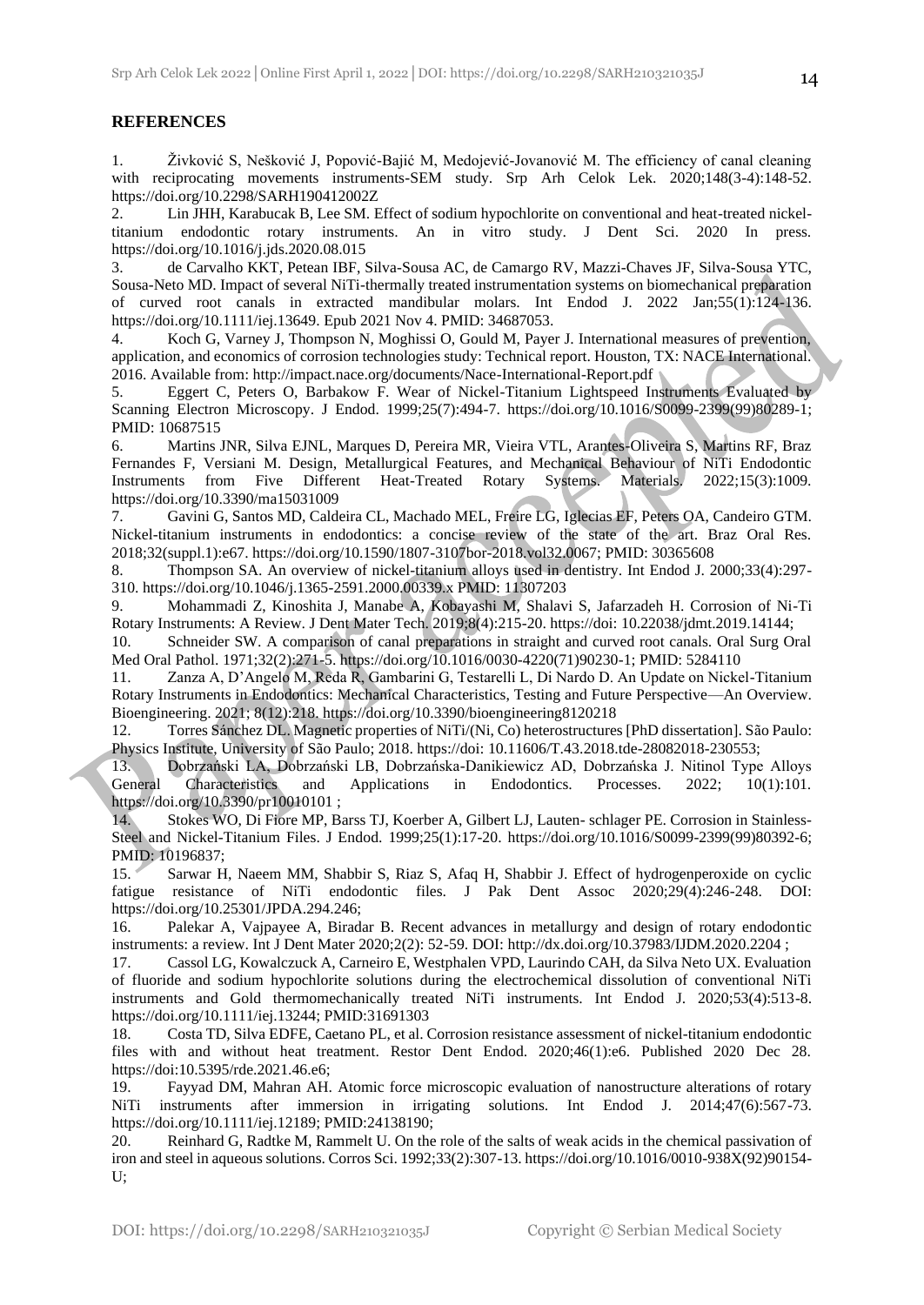21. Bonaccorso A, Tripi TR, Rondelli G, Condorelli GG, Cantatore G, Schäfer E. Pitting Corrosion Resistance of Nickel-Titanium Rotary Instruments with Different Surface Treatments in Seventeen Percent Ethylenediaminetetraacetic Acid and Sodium Chloride Solutions. J Endod. 2008;34(2):208-11. https://doi.org/10.1016/j.joen.2007.11.012; PMID:18215684;

22. O'Hoy PYZ, Messer HH, Palamara JEA. The effect of cleaning procedures on fracture properties and corrosion of NiTi files. Int Endod J. 2003;36(11):724-32. https://doi.org/10.1046/j.1365-2591.2003.00709.x; PMID:14641435;

23. Hryniewicz T, Rokicki R. Modification of Nitinol Biomaterial for Medical Applications. World Scientific News. 2018:35-58.

24. Yon MJ, Tang MH, Cheung GS. Defects and Safety of NiTi Root Canal Instruments: A Systematic Review and Meta-Analysis. Front. Dent. Med. 2021;2:747071. https://doi: 10.3389/fdmed.2021.747071;

25. Busslinger A, Sener B, Barbakow F. Effects of sodium hypochlorite on nickel-titanium Lightspeed instruments. Int Endod J. 1998;31(4):290-4. https://doi.org/10.1046/j.1365-2591.1998.00149.x ; PMID:9823119; 26. Yokoyama K, Kancko K, Yabuta E, Asaoka K, Sakai J. Fracture of nickel-titanium superelastic alloy in sodium hypochlorite solution. Mater Sci Eng A. 2004;369(1-2):43-8. https://doi.org/10.1016/j.msea.2003.10.320; 27. Berutti E, Angelini E, Rigolone M, Migliaretti G, Pasqualini D. Influence of sodium hypochlorite on fracture properties and corrosion of ProTaper rotary instruments. Int Endod J. 2006;39(9):693-9. https://doi.org/10.1111/j.1365-2591.2006.01134.x; PMID:16916358;

28. Peters OA, Roehlike JO, Baumann MA. Effect of immersion in sodium hypochlorite on torque and fatigue resistance of nickel-titanium instruments. J Endod. 2007;33(5):589-93. https://doi.org/10.1016/j.joen.2007.01.007; PMID:17437879;

29. Darabara M, Bourithis L, Zinelis S, Papadimitriou GD. Susceptibility to localized corrosion of stainless steel and NiTi endodontic instruments in irrigating solutions. Int Endod J. 2004;37 (10):705-10. https://doi.org/10.1111/j.1365-2591.2004.00866.x; PMID:15347296;

30. Shahi S, Mokhtari H, Rahimi S, Shiezadeh V, Ashasi H, Abdolrahimi M, Foroughreyhani M. Electrochemical corrosion assessment of RaCe and Mtwo rotary nickle-titanium instruments after clinical use and sterilization. Med Oral Patol Oral Cir Bucal. 2012;17(2):e331-6. https://doi.org/10.4317/medoral.17413; PMID:22143690 PMCID:PMC3464121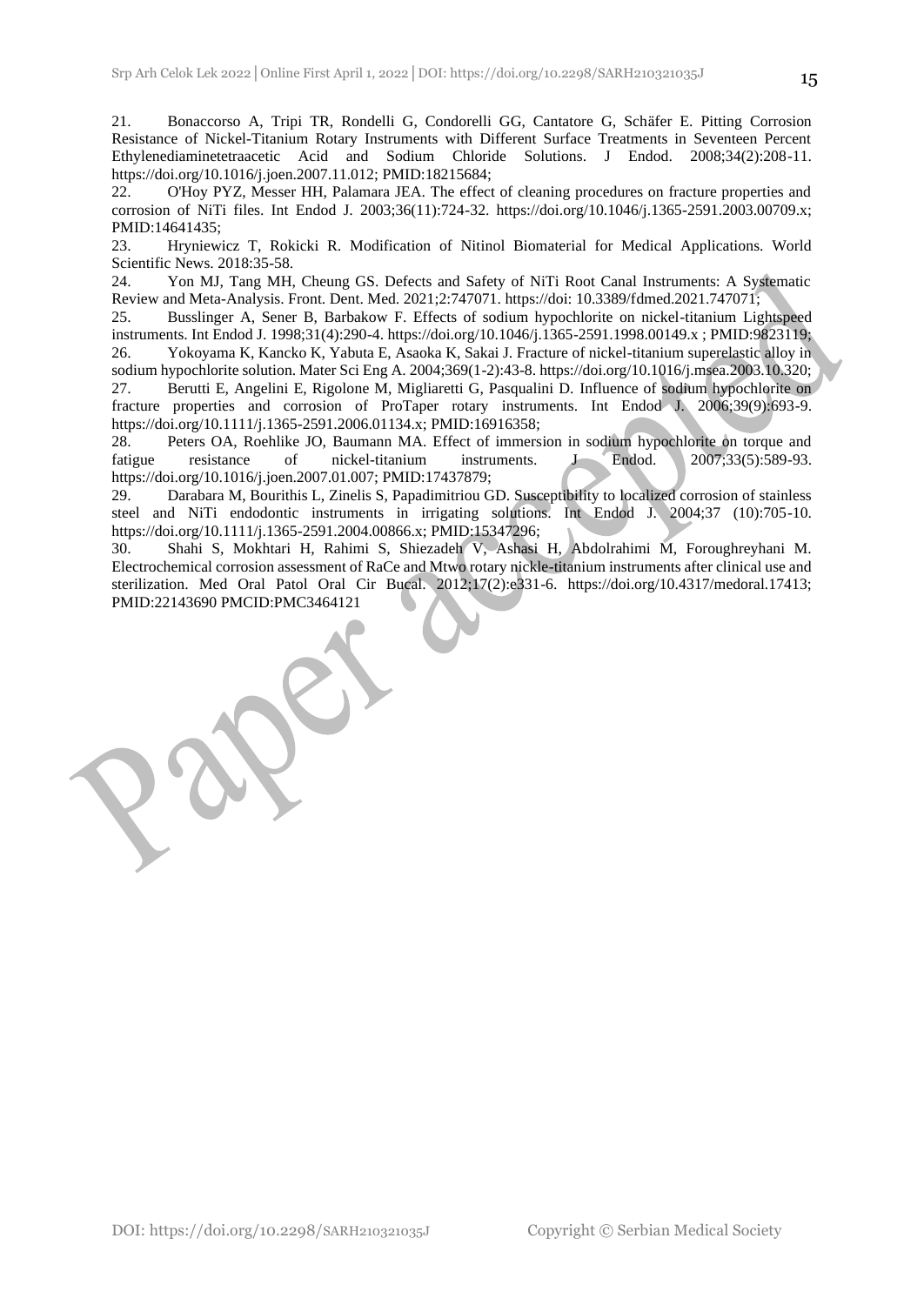| <b>Instrument</b><br>manufacturer     | <b>Design specifics</b>                                                        | <b>Diameter</b> | Taper                        | The process<br>production                                        |  |
|---------------------------------------|--------------------------------------------------------------------------------|-----------------|------------------------------|------------------------------------------------------------------|--|
| K3 SybronEndo                         | triple blades with,<br>positive angle and<br>asymmetric radial<br>surfaces     | 25              | $0.12 - 0.02$                | micromilling<br>conventional Ni-Ti                               |  |
| Mtwo VDW                              | S-shape with two active<br>cutting surface angle                               | $10 - 35$       | 0.04<br>0.05<br>0.06         | micromilling<br>conventional Ni-Ti                               |  |
| ProTaperUniversal<br>Dentsplay-Sirona | convex triangle variable<br>progressive taper along<br>the instrument          | $17 - 30$       | regressive<br>taper          | micromilling<br>conventional Ni-Ti                               |  |
| <b>HyFlex CM</b><br>Coltene           | double Hedstrom design<br>with positive rake angle                             | $20 - 40$       | 0.04<br>0.06<br>0.08         | micromilling<br><b>CM-wire</b>                                   |  |
| <b>BioRaCe FKG</b>                    | triangular with<br>alterations of the cutting<br>edges along the<br>instrument | $15 - 40$       | 0.04<br>0.05<br>0.06<br>0.08 | micromilling<br>conventional Ni-Ti<br>Electropolished<br>surface |  |

**Table 1.** Basic characteristics of tested sets of rotary Ni-Ti instruments

instrument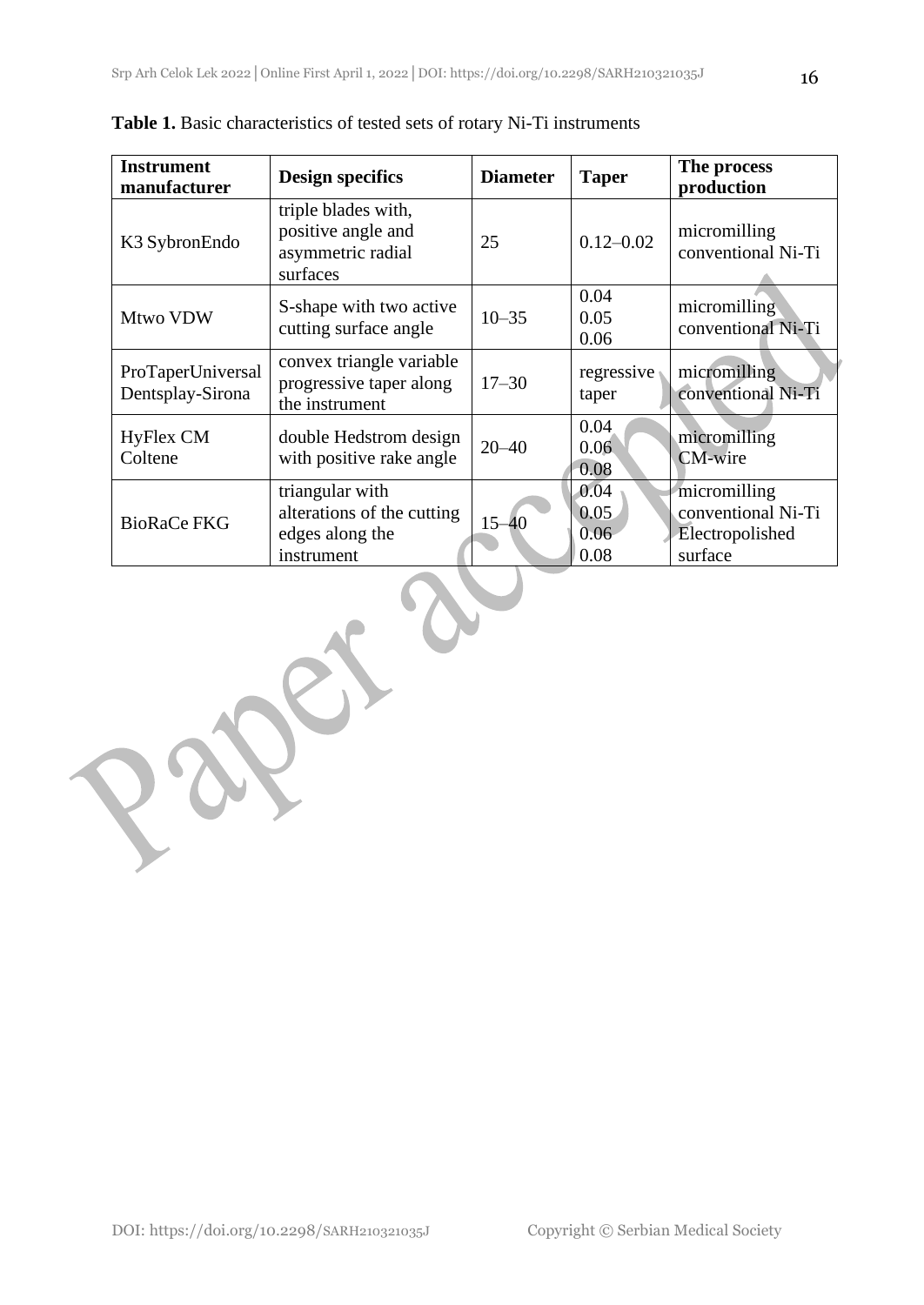|  |  | Table 2. Presence of the signs of corrosion on new rotary Ni-Ti instruments |
|--|--|-----------------------------------------------------------------------------|
|  |  |                                                                             |

|           | K3        | <b>Mtwo</b> |                  |            | <b>ProTaper Universal</b> |                  | <b>HyFlex</b>    |                  | <b>BioRaCe</b>   |
|-----------|-----------|-------------|------------------|------------|---------------------------|------------------|------------------|------------------|------------------|
| Apical    | Middle    | Apical      | Middle           | Apical     | Middle                    | Apical           | Middle           | Apical           | Middle           |
| third     | third     | third       | third            | third      | third                     | third            | third            | third            | third            |
| $(5.5\%)$ | $(5.5\%)$ | $(5.5\%)$   | $\boldsymbol{0}$ | $(11.1\%)$ | $(11.1\%)$                | $\boldsymbol{0}$ | $\boldsymbol{0}$ | $\boldsymbol{0}$ | $\boldsymbol{0}$ |
|           |           |             |                  |            |                           |                  |                  |                  |                  |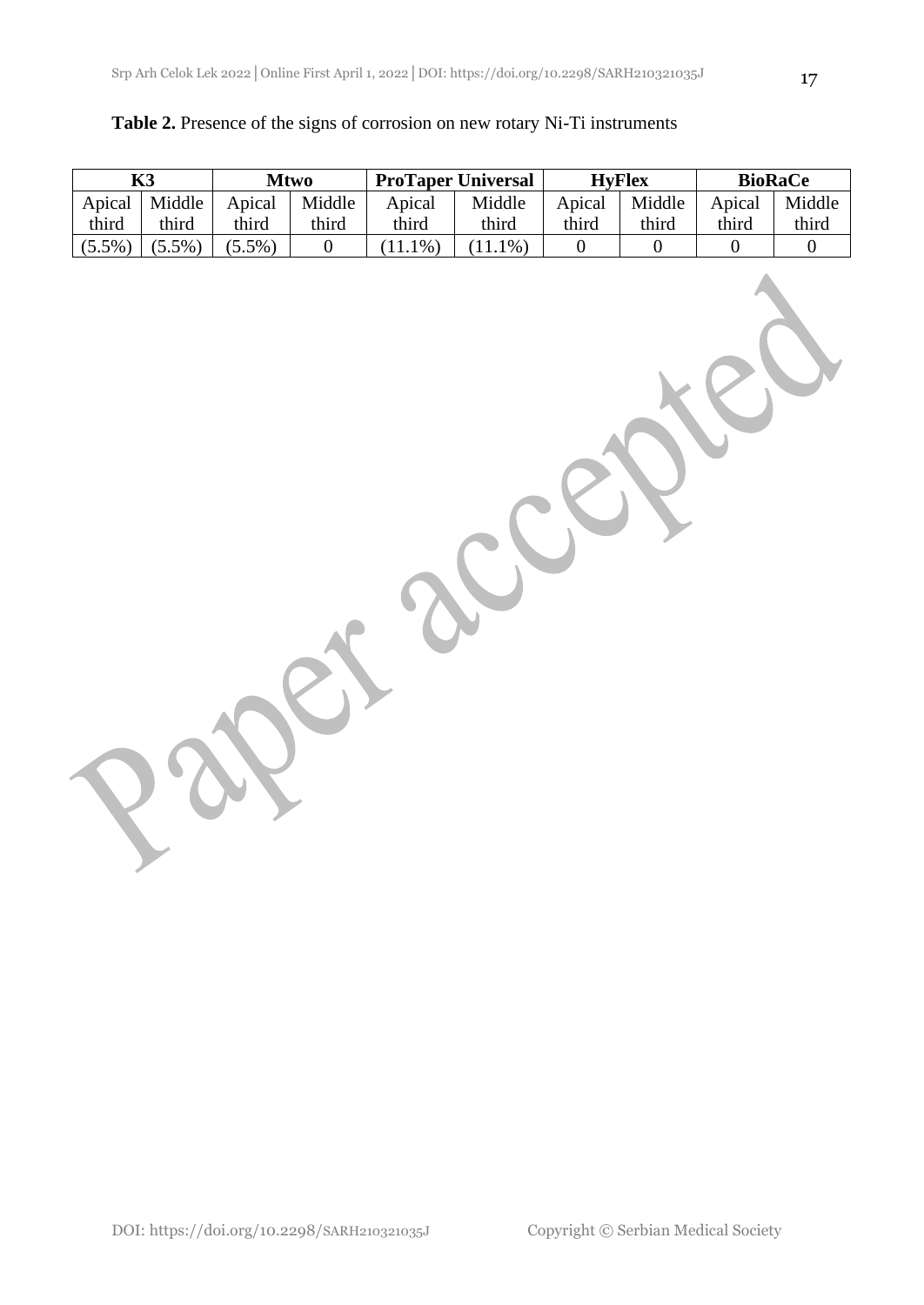| Ni-Ti<br><i>instruments</i> | I group |       | II group |       | <b>III</b> group |       |  |
|-----------------------------|---------|-------|----------|-------|------------------|-------|--|
| K3                          | 100%    | 100%  | 100%     | 100%  | 100%             | 100%  |  |
| <b>Mtwo</b>                 | 16.7%   | 16.7% | 33.3%    | 50%   |                  | 16.7% |  |
| <b>ProTaper</b>             | 100%    | 100%  | 100%     | 100%  | 100%             | 100%  |  |
| <b>Universal</b>            |         |       |          |       |                  |       |  |
| <b>HyFlex</b>               | 100%    | 100%  | 6.7%     | 16.7% | 83.3%            | 66.7% |  |
| <b>BioRaCe</b>              |         |       |          |       |                  | O     |  |

**Table 3.** The presence of corrosion on the sets Ni-Ti instruments after instrumentation, disinfection and sterilization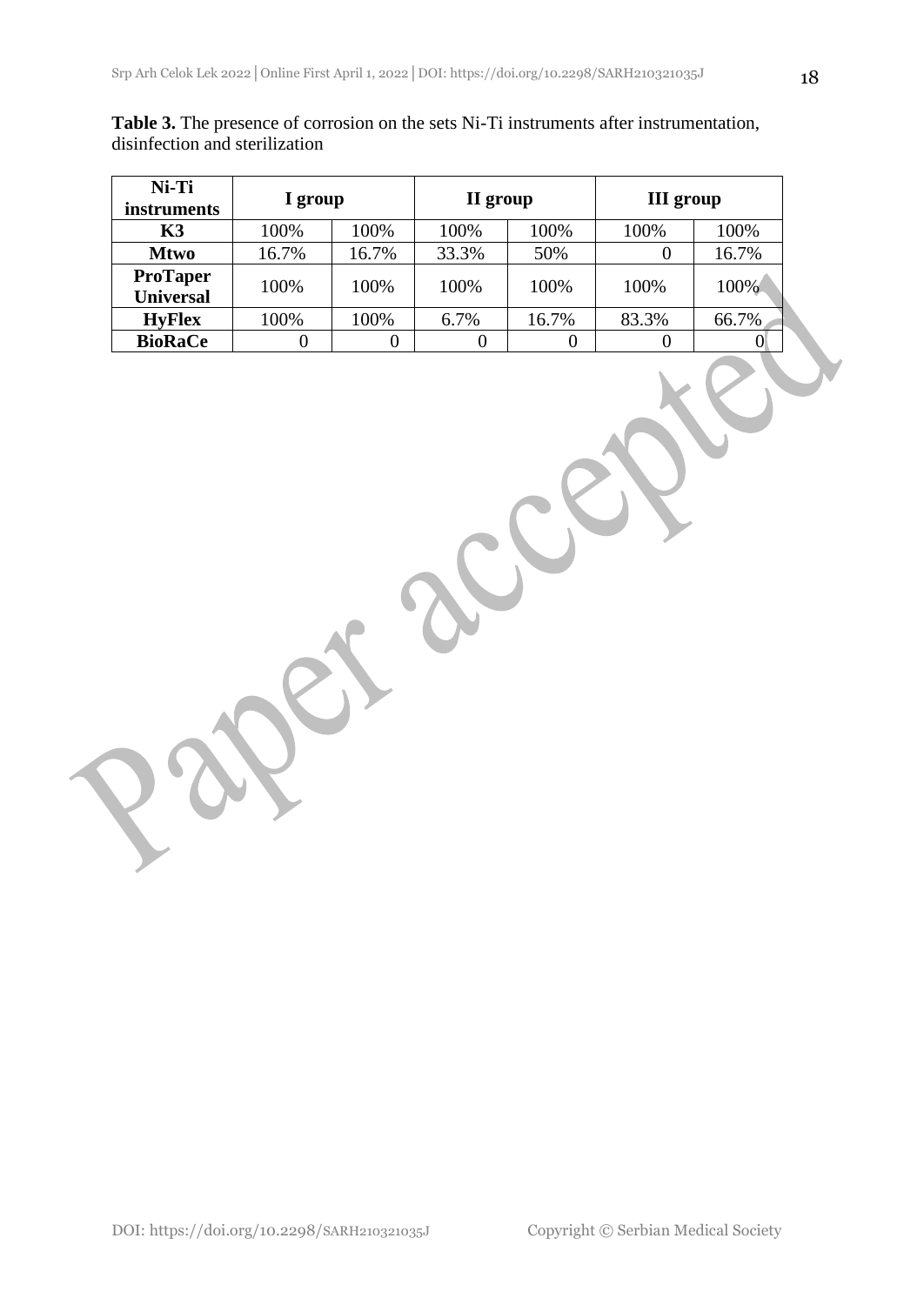

**Figure 1.** Spin echo image of the new Mtwo instrument (10 / 0.4): A – surface of the middle third on which the presence of corrosion is observed  $(\times 170)$ ; B – detail from the previous image at higher magnification  $(\times 600)$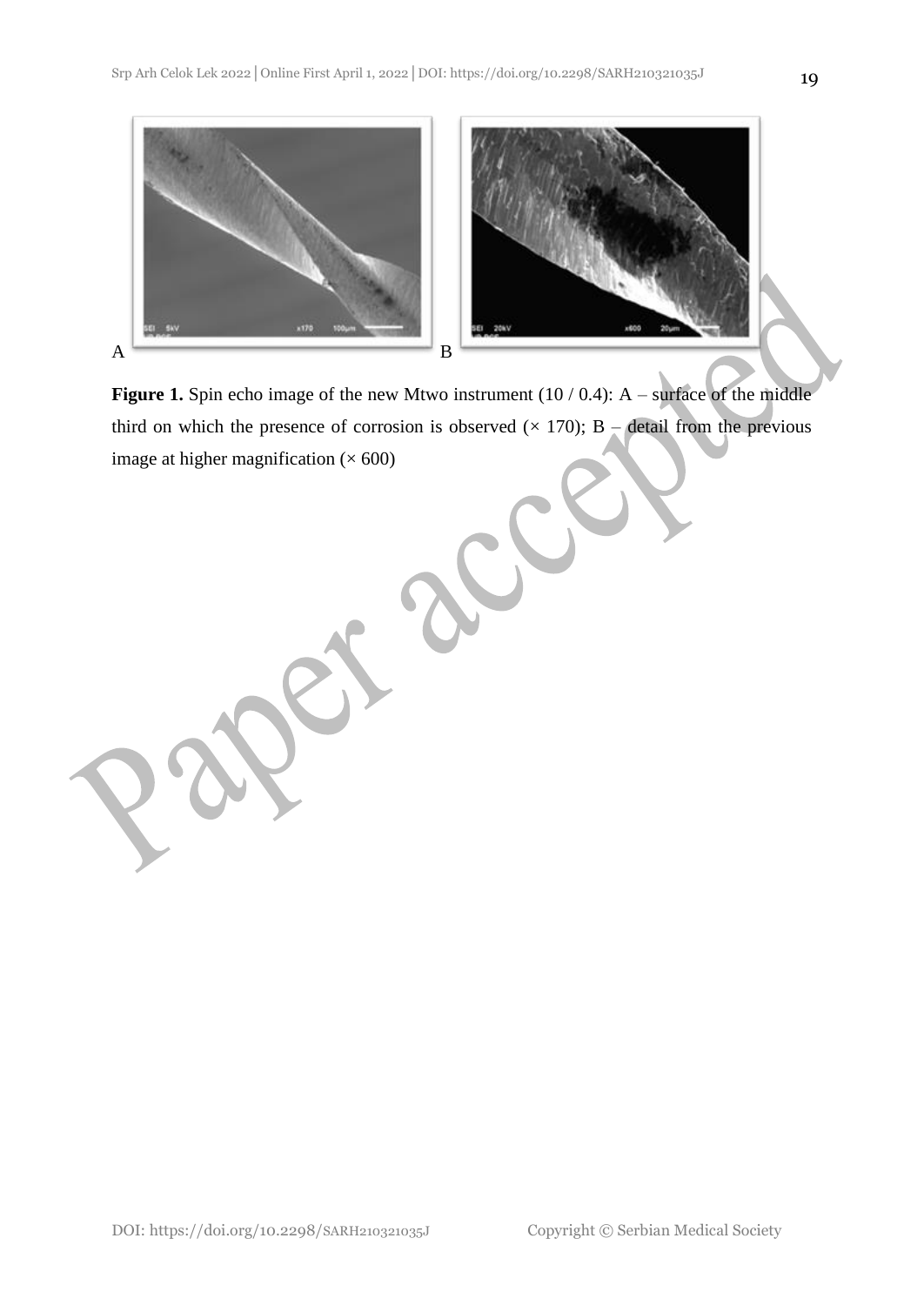

**Figure 2.** Prevalence of corrosion on Ni-Ti instruments after instrumentation of disinfection and sterilization in the canals of the first group; similar letters (a or b) indicate no statistically differences ( $p > 0.05$ )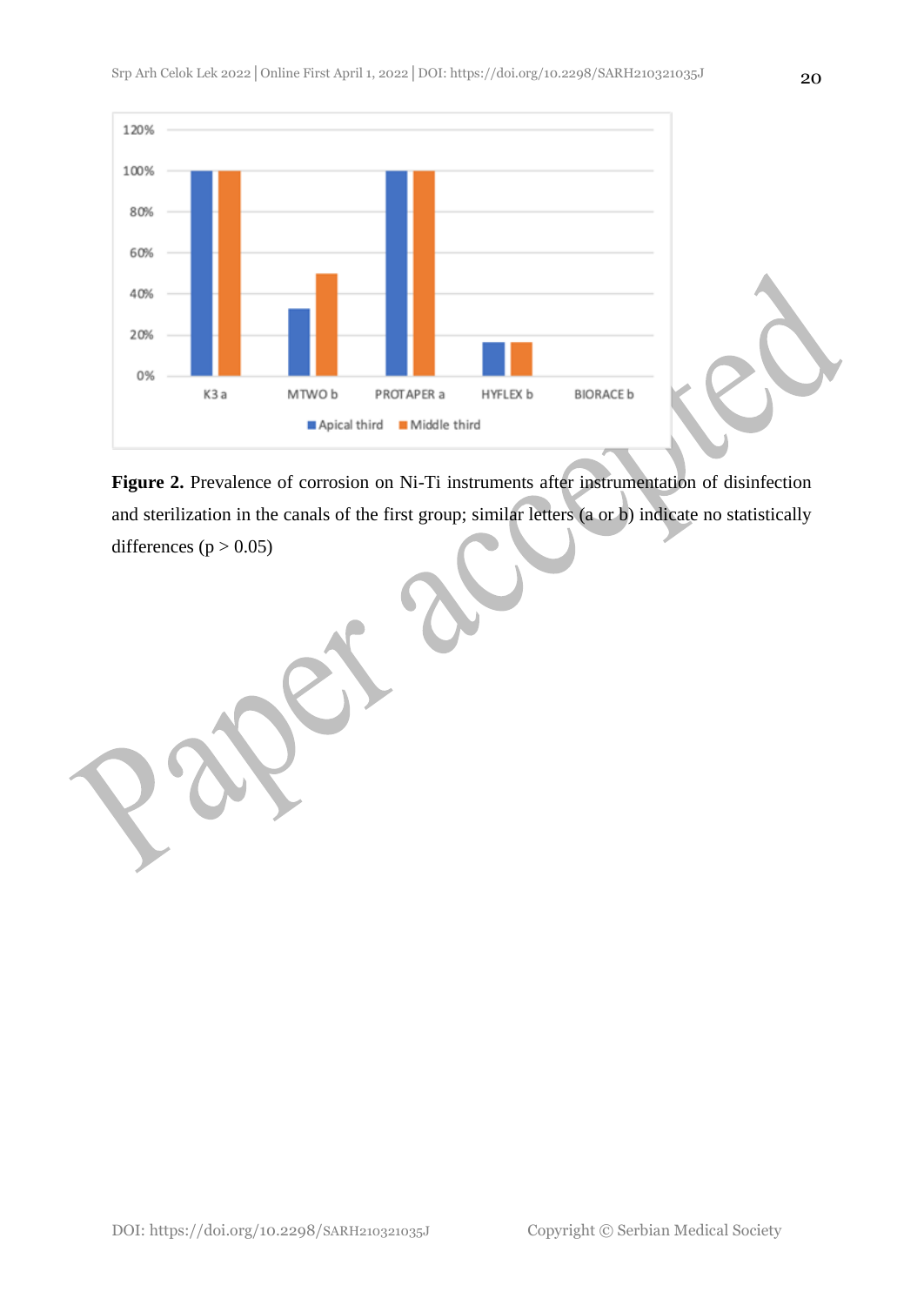

**Figure 3.** Corrosion prevalence on Ni-Ti instruments after instrumentation, disinfection and sterilization in the channels of the second group; similar letters (a or b) indicate no

statistically differences  $(p > 0.05)$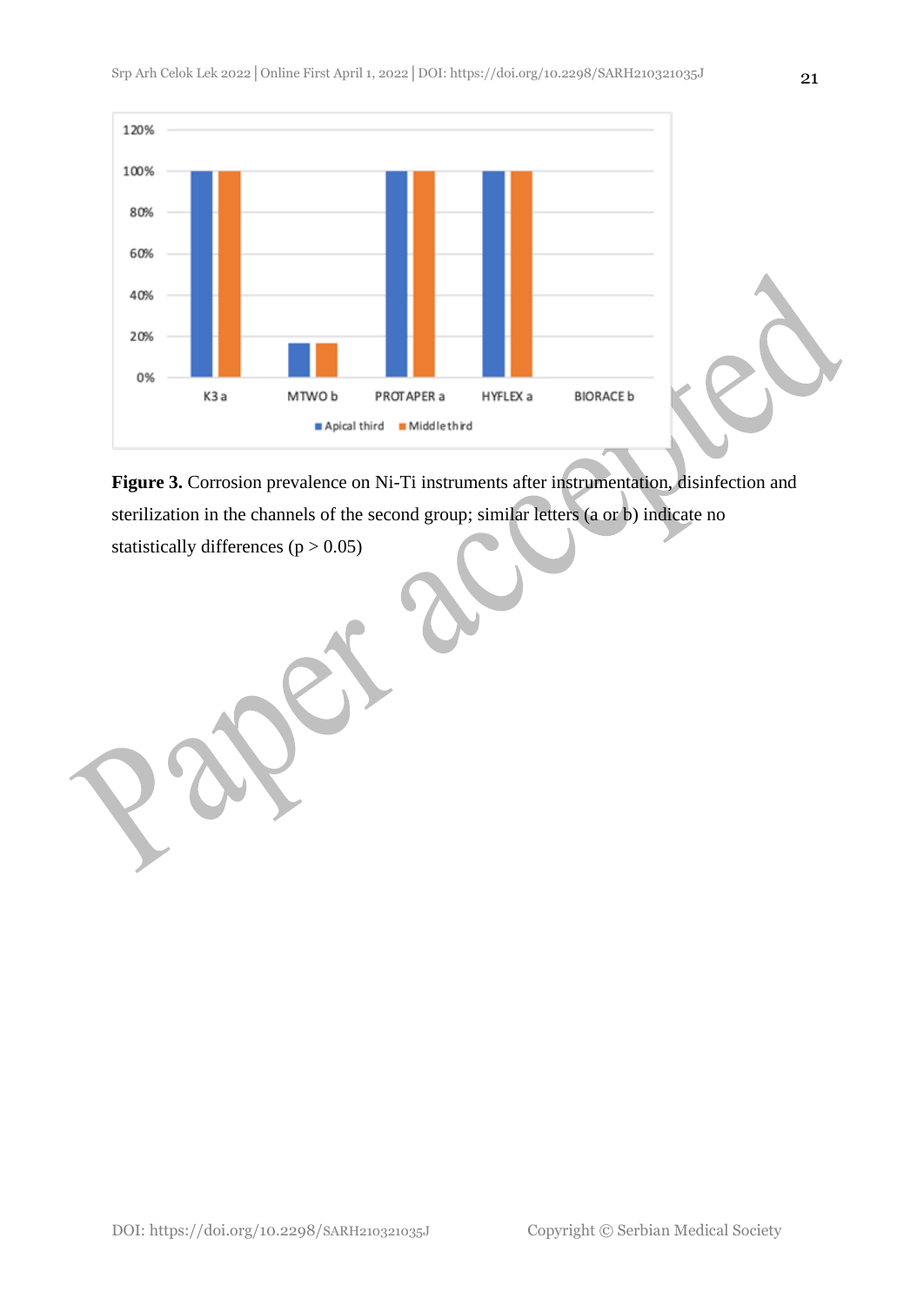

**Figure 4.** SE image K3 instrument (25–0.08), second experimental group (corrosion on the apical third)  $(\times 45)$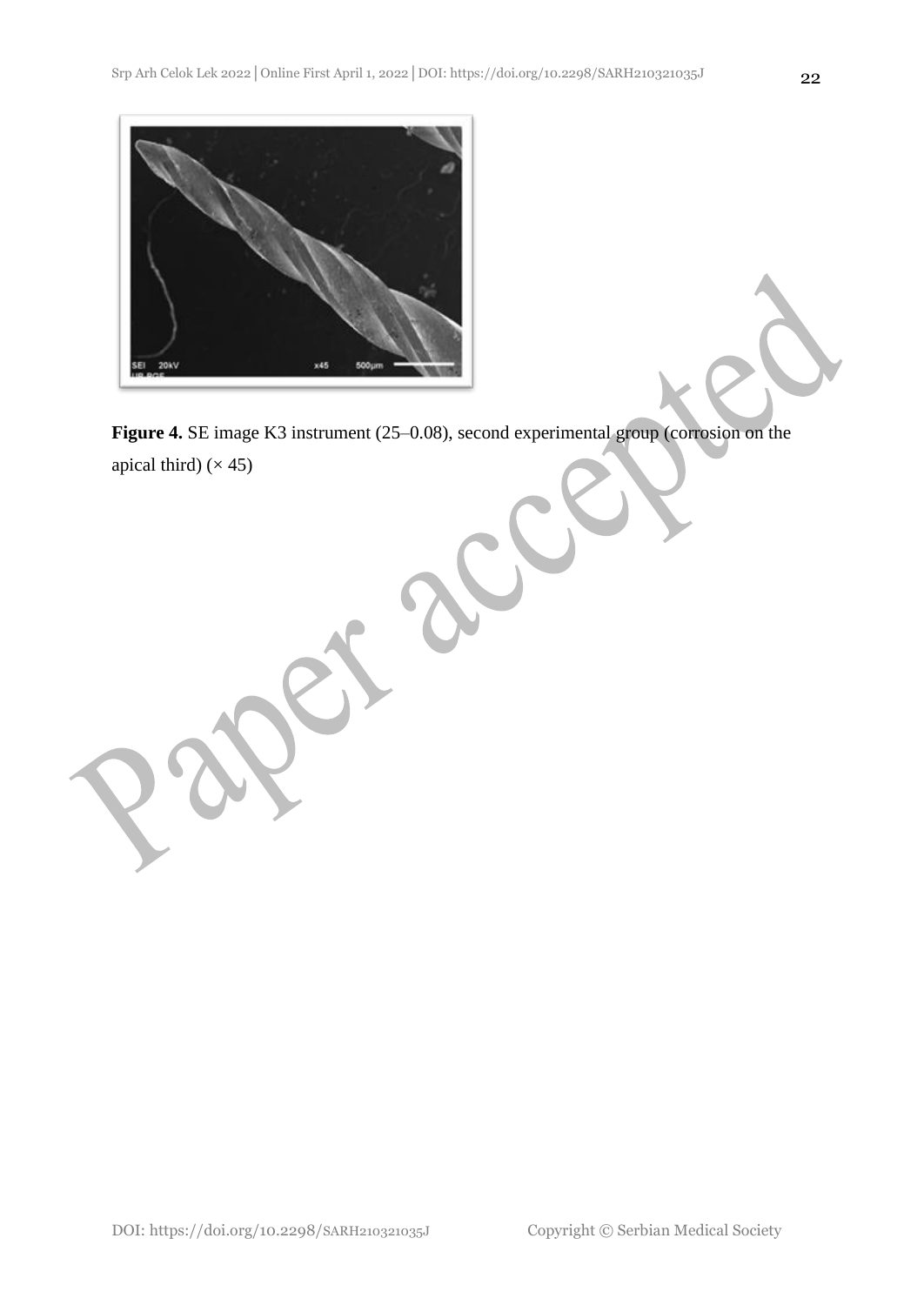

**Figure 5.** Prevalence of corrosion by Ni-Ti instruments after instrumentation, disinfection and sterilization of third group; similar letters (a or b) indicate no statistically differences (p > 0.05)